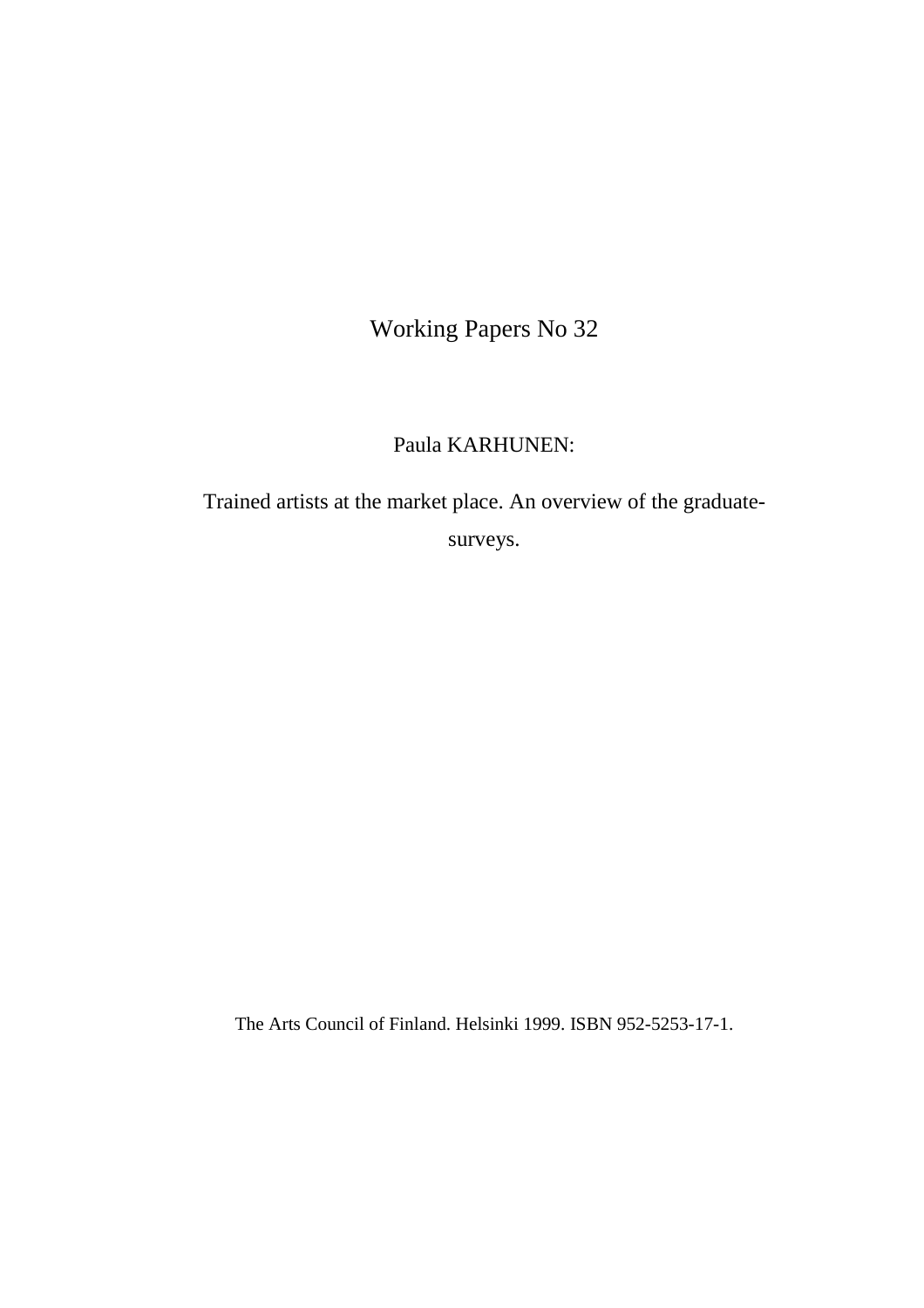## Contents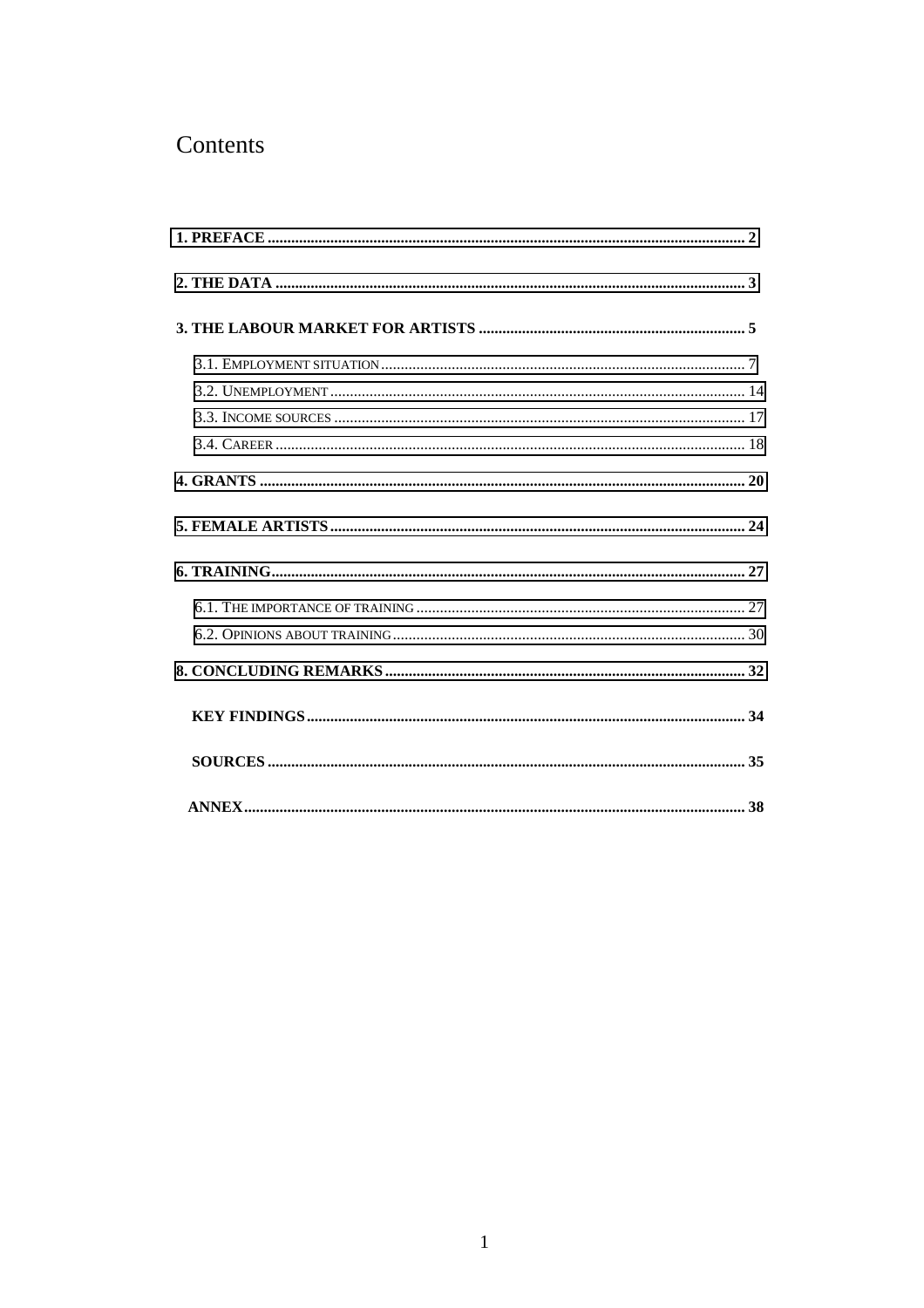## <span id="page-2-0"></span>1. Preface

The artistic labour market and its mechanisms have been subjects of growing interest during the past few years. Especially the employment in the arts has drawn the attention of both researchers and decision-makers. One reason for the interest for this area is that by examining the labour market the weight of the sector can also be evaluated or/and emphasised. The common knowledge among (cultural policy) decision-makers seems to be that the cultural sector is increasing and its importance as an employer is becoming more notable. One reason for this kind of statements is probably the fact that the more jobs there are proved to be, the more weight this sector carries.

Interesting as it might be, there are certain features which make studying artists' employment difficult. Not the least of which is that official employment/labour statistics do not usually present artists separately – consequently artists are "lost" the large category of 'cultural workers'. This can lead to serious misunderstandings concerning, e.g., the number of employees, the employment arrangements, unemployment rate etc. For this reason information on this matter is better achieved from sector-studies or surveys.

#### *The focus of the Graduatesurveys*

- employment situation
- means of employment • professional practises
- primary income sources
- grants and rewards
- - opinions about training

This paper summarises the key findings of surveys which were launched in Arts Council of Finland (ACF) few years ago. The starting point was to examine what has happened to the art university graduates who enter the Finnish labour market. Do they get jobs corresponding to their training? Does

the training give them adequate qualifications? These questions, among others, were asked in the survey questionnaires which were sent to the artists who had got their professional training in the four Finnish art universities (Theatre Academy, University of Arts and Design, Academy of Fine Arts and Sibelius Academy).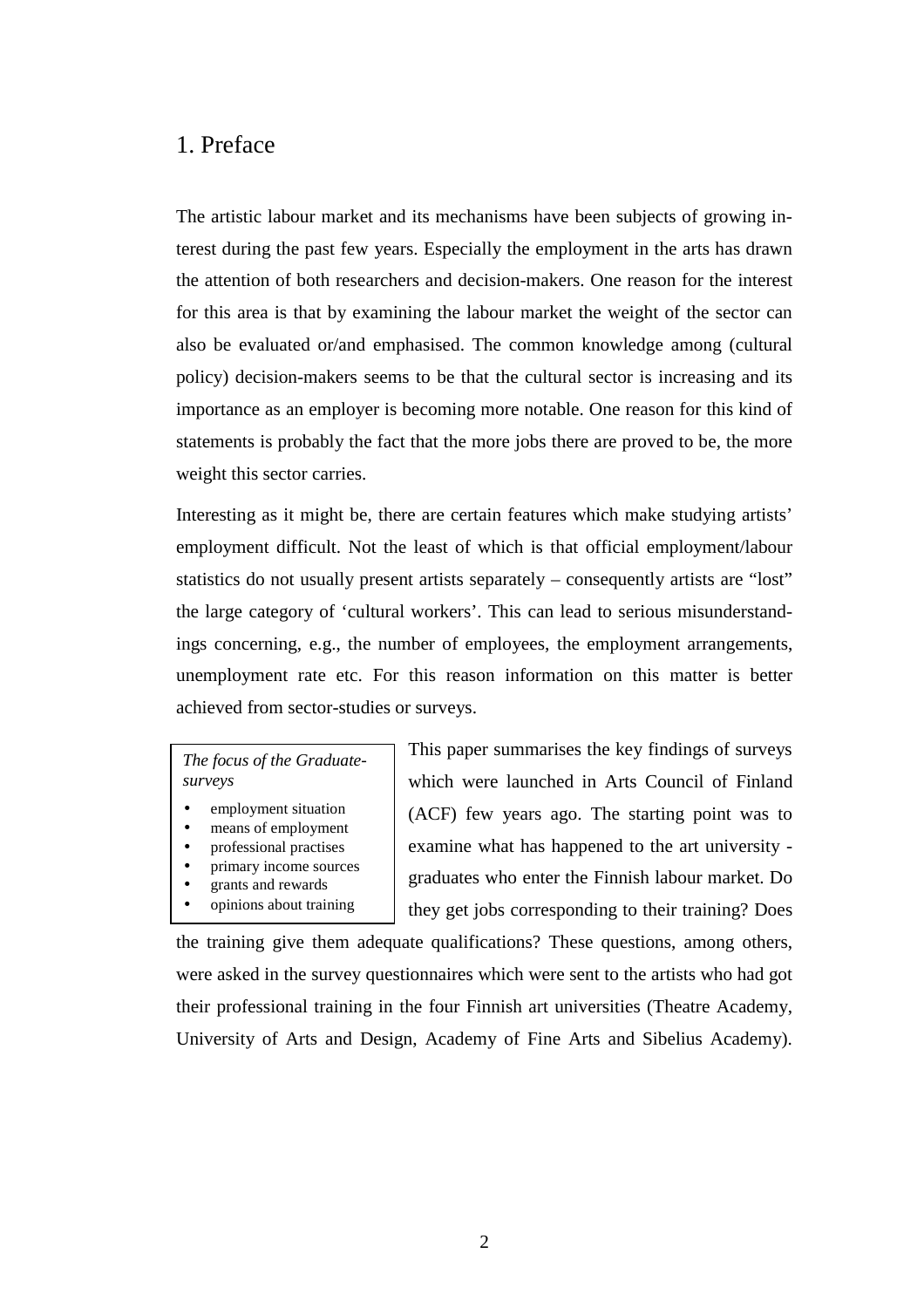<span id="page-3-0"></span>The research populations consisted of the graduates<sup>1</sup> from the last  $10-15$  years. The aim was to map out the employment situation of artists and the correspondence between training and work. In addition, the objective was to study the professional practices and means of employment, as well as income sources and grants.

Four research reports and some conference papers have been produced during this project<sup>2</sup>. To get a better picture about the variety of artists' labour market, other sources are also used in this paper. Namely, the study concerning new (recently debuted) writers (published by the ACF in 1997)<sup>3</sup> and a survey report on graduated architects made in the Helsinki University of Technology<sup>4</sup>. The latter stems also from the year 1997. The attempt here is to outline a picture of the labour market of artists and to discuss the possible differences and similarities in different art fields.

## 2. The data

 $\overline{a}$ 

The data discussed in this paper are drawn from four separately implemented surveys. The research populations consisted of those who have gained a professional training in the four above mentioned art universities. In order to get also "drop outs" into the research populations, all those who had studied at least one year were included. The following table gives some details of the surveys and survey populations. As can be seen, the response rates were high, and consequently these results can be considered to provide evidence about the whole target population.

 $<sup>1</sup>$  "Graduate" is defined here rather broadly: a person who has undergone a training but has not</sup> necessarily obtained the formal degree. The aim has been to reach all with university -level training and currently working in the profession.

<sup>&</sup>lt;sup>2</sup> See the reference list " Publications of GA-surveys".

<sup>&</sup>lt;sup>3</sup> Tuominen 1998. Study dealt with writers who debuted between 1987 – 95 (N= 63).

<sup>&</sup>lt;sup>4</sup> Teknillinen korkeakoulu 1997. The study concerns the graduates from 1990 -1996.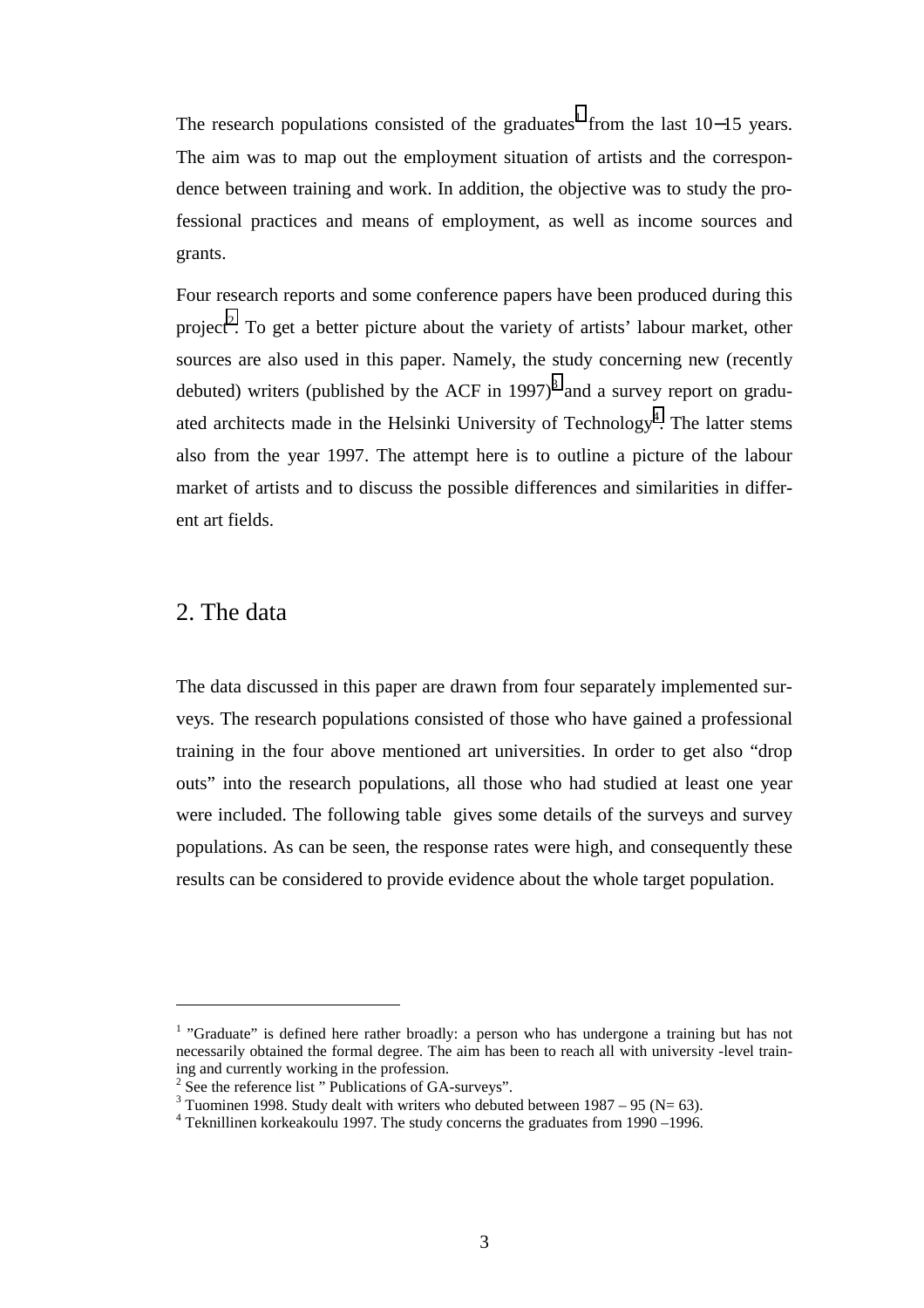|                              | Institution      |                       |                 |                  |
|------------------------------|------------------|-----------------------|-----------------|------------------|
|                              | Theatre          | University of Art and | Academy of Fine | Sibelius Academy |
|                              | Academy $(TA)^a$ | Design (UIAH)         | Arts (AFA)      | (SA)             |
| Survey carried out           | 1993             | 1993                  | 1995            | 1997             |
| Original population          | 388              | 505                   | 257             | 1540             |
| <b>Graduation</b> years      | 1979 - 92        | 1983 - 92             | 1980 - 94       | $1985 - 95$      |
| Number of Respondents<br>(N) | 209              | 224                   | 179             | 1045             |
| Rate of Return               | 54 %             | 44 %                  | 70 %            | 68 %             |
| Women %                      | 51 %             | 66 %                  | 55 %            | 61 %             |
| $Age \ (avg.)$               | 31               | 31                    | 35              | 33               |

**Table 1. Studies of the graduates from art universities** 

<sup>a</sup> Includes the Department of Acting/University of Tampere.

With the help of surveys it is possible to get information on employment practices, career, double job-holding and income sources. These can not be traced from, e.g., the register-based statistics (graduate-statistics, labour force surveys). However, there are also reservations and problems with regard to this data. Firstly, there is a difference of time between the study populations which complicates the comparison. Also, the effects of recession<sup>5</sup> should be taken into account when analysing certain results (e.g., unemployment). Moreover, the survey data comprises only those who have received formal training. This therefore excludes art professionals who work in the field but without formal training and also the older generation who has received the training earlier. Finally, many occupational groups within the arts are too small for separate consideration which tends to lead us into the common sin of generalisation. To avoid this as much as possible the notable differences between occupations are reported.

 $<sup>5</sup>$  The recession period in Finland was in the first half of 1990's.</sup>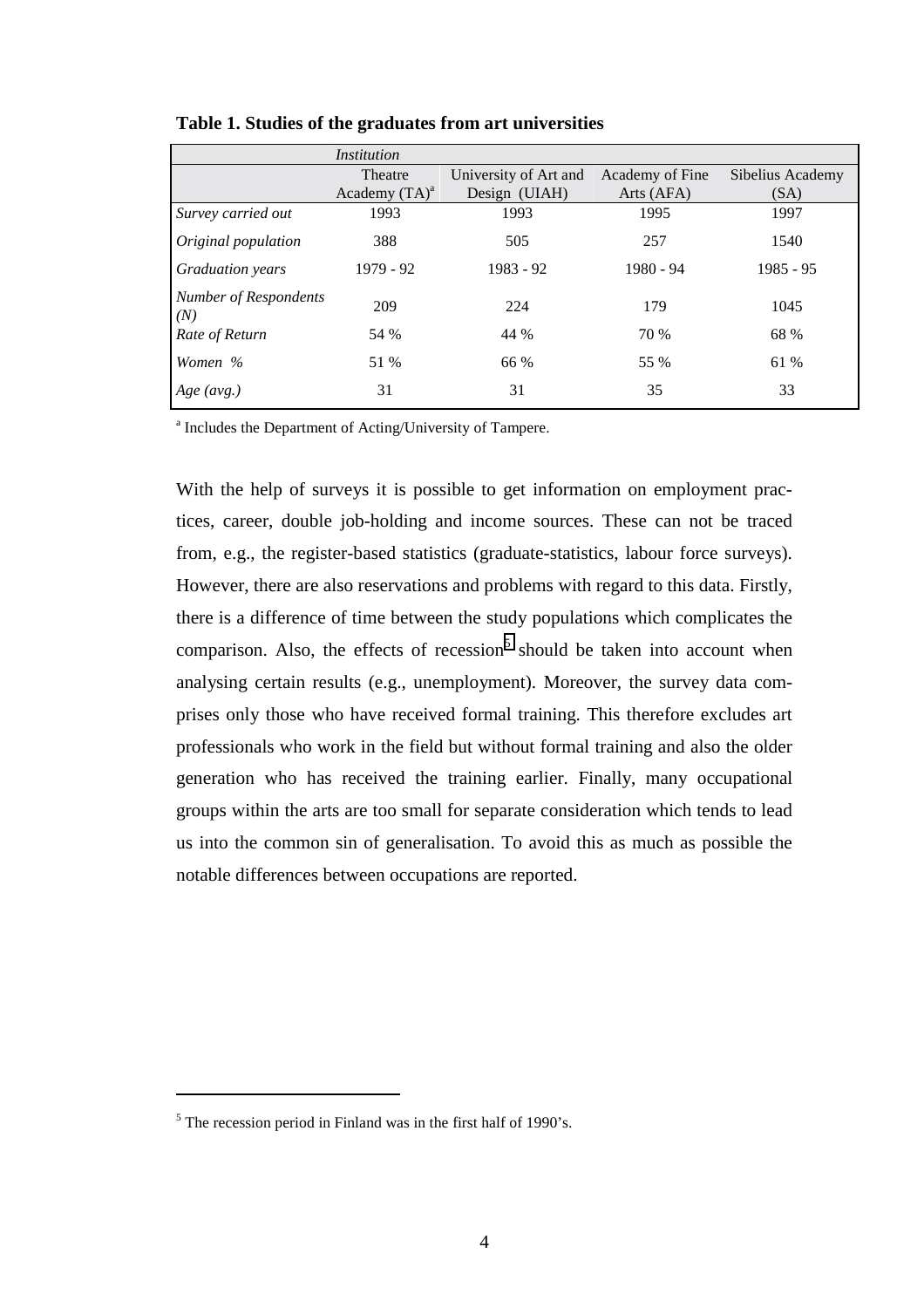| Field/institution            | Occupations included                    | $\mathcal{N}_{\mathcal{N}}$ |
|------------------------------|-----------------------------------------|-----------------------------|
| Theatre/Dance                | Actors                                  | 132                         |
| Theatre Academy (TA)         | Dramaturges                             | 15                          |
|                              | <b>Directors</b>                        | 10                          |
|                              | Light- and sound designers              | 13                          |
|                              | Dancers*/choreographers/ dance teachers | 39                          |
| Crafts and design/           | Cinema artists                          | 16                          |
| University of Art and design | Graphic designers                       | 14                          |
| (UIAH)                       | Ceramists & glass artist                | 11                          |
|                              | Art teachers                            | 82                          |
|                              | Stage designers                         | 9                           |
|                              | Interior designers                      | 22                          |
|                              | Textile designers                       | 14                          |
|                              | Industrial designers                    | 20                          |
|                              | Costume designers                       | 15                          |
|                              | Photographers                           | 12                          |
| Fine Arts/                   | Painters                                | 109                         |
| Academy of Fine Arts (AFA)   | Sculptors                               | 36                          |
|                              | Graphic artists                         | 29                          |
|                              | Other /multiprofessional                | 5                           |
| Music/                       | Conductors                              | 12                          |
| Sibelius Academy (SA)        | Composers                               | 26                          |
|                              | Jazz musicians                          | 25                          |
|                              | Opera singers                           | 23                          |
|                              | Folk musicians                          | 32                          |
|                              | Church musicians                        | 250                         |
|                              | Music teachers                          | 261                         |
|                              | Performing musicians (orchestra)        | 416                         |

#### **Table 2. Occupations covered in the Graduate-surveys**

\* Theatre Academy gives training for modern dancers. Classical dancers are trained at Finnish National Ballet School.

As the Table 2 presents, there are many different occupational groups, which in some cases could be defined under another art form than is shown here. Also, as the list of occupations shows, there are some occupations which are not "purely" artistic, namely, art teachers, music teachers and church musicians. This has undoubtedly affected the results and calls for separate handling at least concerning some findings. It goes without saying that the situation, for example, related to grants, employment situation etc. is dependent on the nature of the given occupation (artistic – art-related). It is also noteworthy that the UIAH-survey differed from the others regarding the fact that the research population also included those who were studying at the moment of the survey.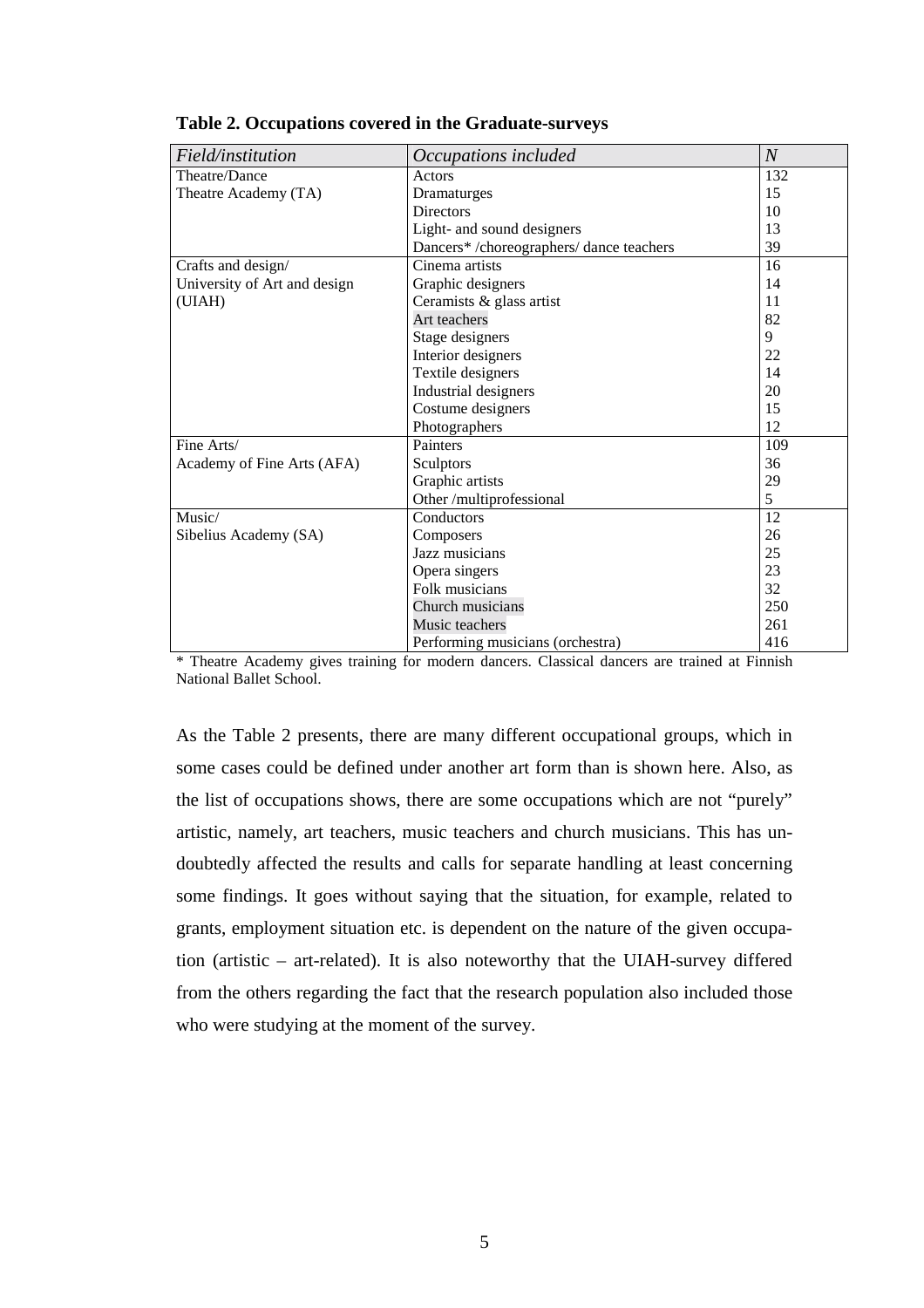## 3. The labour market for artists

The term "labour market" is principally used in the meaning of the supply and demand of the labour force, the ways of getting employed, working conditions etc. as well as the structures which regulate these elements. On the supply side, training and its effects play an important role. On the one hand, the question is how a person with certain qualifications settles in the labour market's hierarchy and on the other hand, how do trained professionals and jobs meet.<sup>6</sup> It has already been mentioned, that there are grounds to speak of artists' labour market as a special case. Another question is, whether we can talk about the artists' labour market as such without taking account of the differences between art forms<sup>7</sup>. This point of view is also emphasised when looking at these survey results. A concept of "artists' labour market" including all art fields is very complicated due to the differences between art forms and artistic occupations.

However, some common features typical to the labour market of artists can be found. These features – discussed in many studies $8 -$  are, e.g., working without (permanent) contracts, temporary employment, many occupations/side-jobs, several income sources and dependency on public support. These characteristics apply to a great extent especially to Finnish fine artists. In addition, one notable feature which differs from other labour markets is that the job seeker in artistic fields can not be replaced with another in the same way as in many other areas. The employer usually seeks just a certain person or certain artistic qualities which are not replaceable.<sup>9</sup>

The artistic labour markets also have national characteristics. For example, in the Nordic countries, the labour market in the cultural sector is very institutionalised and heavily subsidised. Yet, the artistic labour market in Nordic countries has

<sup>6</sup> Ahola – Kivinen – Rinne 1991:41

<sup>&</sup>lt;sup>7</sup> See, Towse 1996: 8.

 $8$  From several extensive works can be mentioned, e.g., Throsby – Thompson 1995, Wassal – Alper 1992, Towse 1996.<br><sup>9</sup> SOU 1997/183: 38. See also, Towse 1996:30.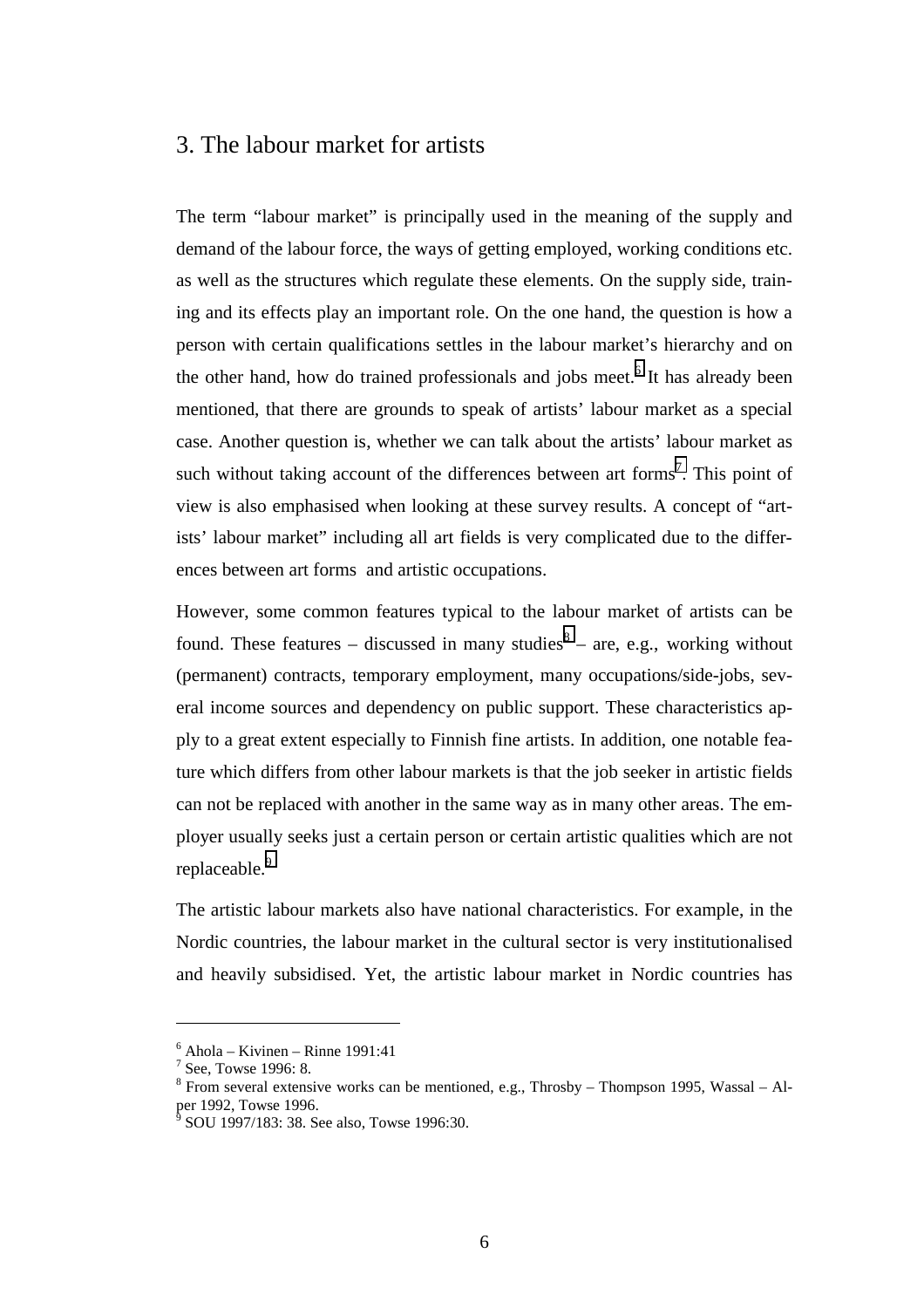<span id="page-7-0"></span>changed to some extent during the last decades. This is due to the decrease in the number of permanent engagements in performing arts. Formerly, the field of performing arts (music, theatre) was characterised by permanent jobs in art institutions. The other change has been the expansion of trained artists which, naturally, has an impact on the labour market situation. $^{10}$ 

A special situation in this field is caused by the fact that decisions made on the artistic labour force are partly done by the cultural administration and partly within the domain of labour policy. As a matter of fact, there are voices who consider that the cultural sector has become more and more dependent on labour market policy and in fact the arts are being supported by labour policy actions. It has been suggested that by defining the artist profession in all policy sectors similarly, the controversies between labour policy and cultural policy could be solved.<sup>11</sup> In fact, the question of definition has a strong effect on the situation of the artists' labour market. On the other hand, the improvements made concerning artists' position have to be grounded on a cultural policy basis, since the "pure" labour market justifications do not apply to this field as such.

## 3.1. Employment situation

 $\overline{a}$ 

The diversity of employment patterns is a common feature to all artistic professions although they vary across the art forms. An artist may be self-employed, employed on contract or salaried on a full-time or part-time basis depending on art form. Moreover, it is possible that the artist's employment status includes all these elements in a certain working period. In practice, free artists can not be explicitly defined as employed or not.

<sup>&</sup>lt;sup>10</sup> The expansion of training has taken place in all Nordic countries, e.g. in Norway. Olseng 1995: 9.  $11$  SOU 1997/183: 9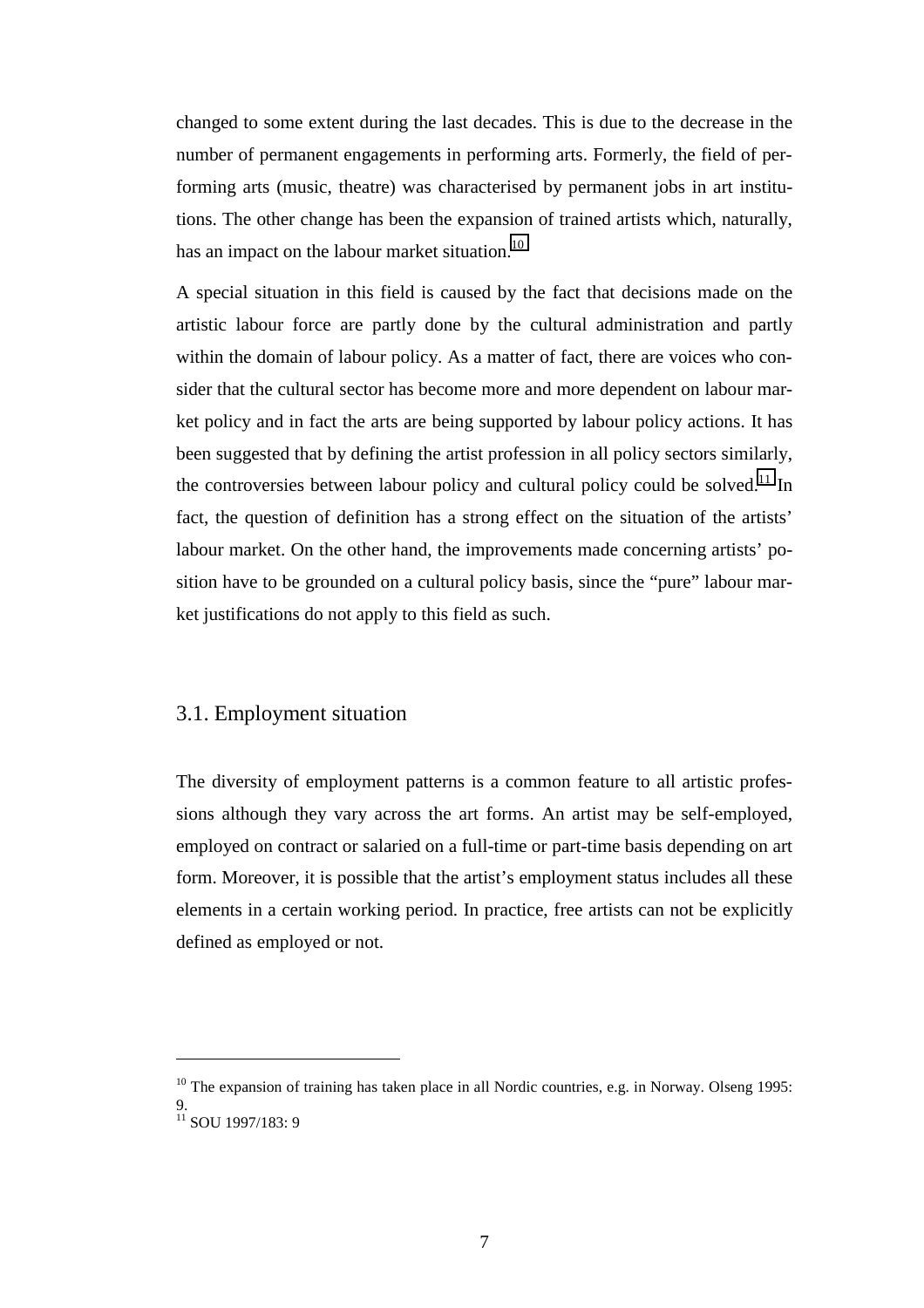The survey questionnaires dealt with the employment situation by focusing on the following points:

- Employment status (employed, unemployed, freelance, entrepreneur, on grant, other)
- Ways of getting employed/recruitment
- Multiple job-holding/side-jobs
- Main income sources
- The nature of work (artistic, art-related, non-artistic)
- Difficulties of getting employed

| <i>Employment status</i> | Theatre/dance                      | Craft & design               | Fine arts | Music                             |
|--------------------------|------------------------------------|------------------------------|-----------|-----------------------------------|
|                          | $\frac{\partial}{\partial \theta}$ | $\left( \frac{o}{o} \right)$ | (%)       | $\frac{\frac{1}{2}}{\frac{1}{2}}$ |
| Employee                 | 32                                 | 48                           | 15        | 58                                |
| Freelancer               | 38                                 |                              | $21*$     | 9                                 |
| Entrepreneur             |                                    | 4                            |           |                                   |
| On grant                 |                                    |                              | _**       |                                   |
| Unemployed               |                                    |                              | 2         |                                   |
| Other                    |                                    |                              |           | h                                 |
| Multiple                 | 16                                 | 30                           | 60        | 25                                |
|                          | 100                                | 100                          | 100       | 100                               |
| N                        | 209                                | 128                          | 178       | 1024                              |

|  |  | Table 3. The employment status of the respondents at the time of the surveys $^{12}$ |  |  |
|--|--|--------------------------------------------------------------------------------------|--|--|
|  |  |                                                                                      |  |  |

\* Not freelancer but "free artist" (without any contracts).

\*\* Not included as a separate alternative (41 % fine artists had a grant).

Table 3 describes the employment situation of the respondents at the moment of the surveys. As can be seen, in the field of theatre/dance the share of freelancers and employees is almost the same (about one third). This reflects the above mentioned changes in the employment situation of theatre artists. Earlier, the field of theatre was characterised by permanent engagements in publicly subsidised theatres. According to these results, it seems that the freelance status has become more general among the younger generation of theatre artists – although self-employed work has always been more common among the young than among the older age groups. This development is partly due to the recession, which has diminished – though rather moderately – the number of permanent engagements in theatres. However, with regard to these figures, one has to remember that the share of freelancers would be somewhat different if theatre and dance were treated separately,

 $12$  The figures in this table do not include overlapping responses.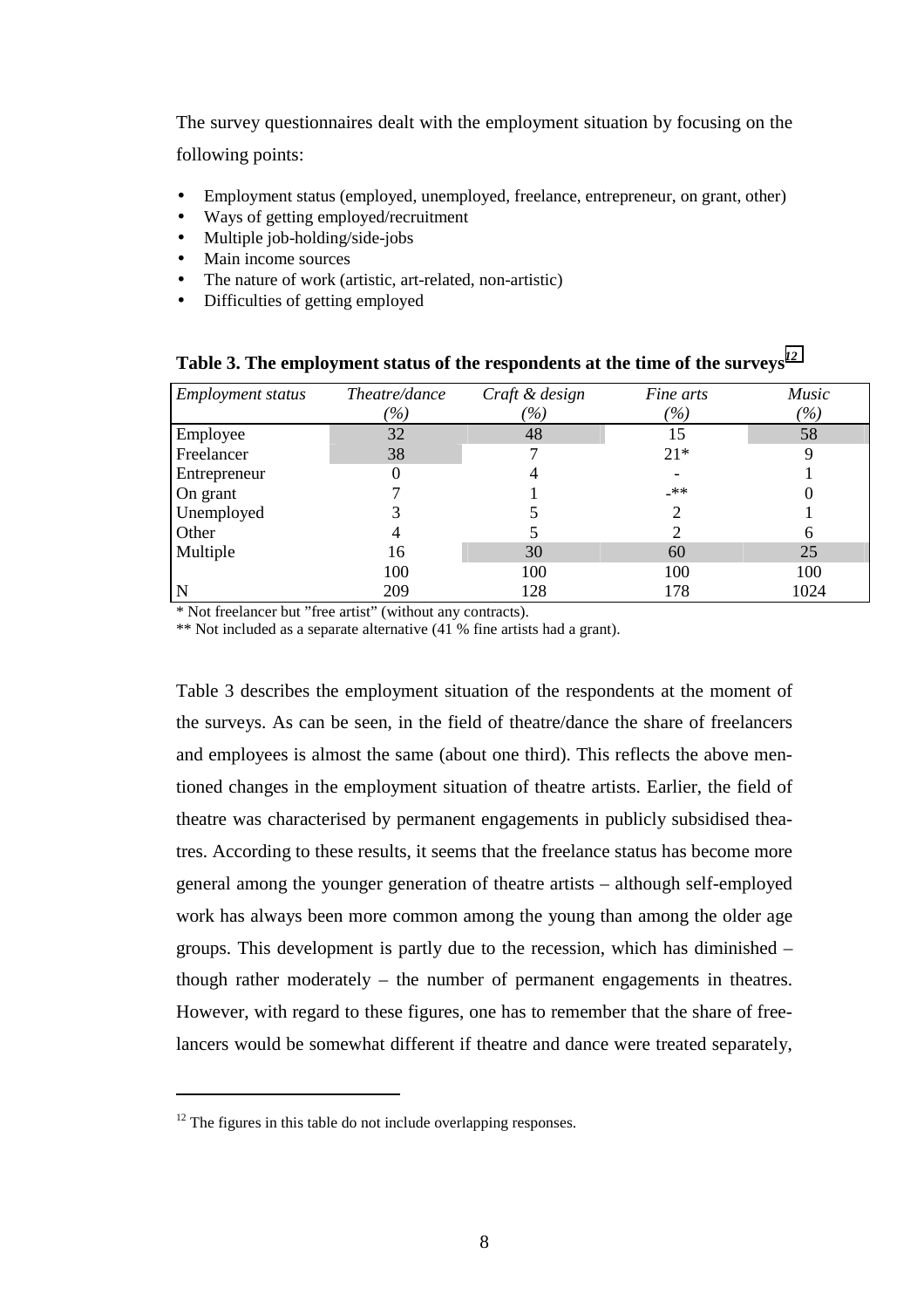since the majority of dance artists work as freelancers.<sup>13</sup> Moreover, the growth in the number of freelancers is not caused by the recession alone. Another important reason is the willingness of young theatre/dance artists to work after graduation as a freelancer in the capital area due to the better markets and more versatile working possibilities.

In crafts and design the share of employed was almost 50 % and only a handful of respondents worked exclusively as a freelancer. However, the number of respondents who had multiple employment status was relatively high (30 %). Differences between occupations were notable in this field. For example, among graphic designers the freelance-based work was common, while ceramists and industrial designers were mostly employed. This result is related to the employment structure of the field where industrial enterprises are important employers. Most professionals in the field of music are employed in more or less permanent jobs. However, the share of those with multiple status was rather high compared to other performing artist -group (theatre/dance). The proportion of freelancers was around the same as in crafts and design.

The employment status of fine artists cannot be compared to the other fields. Also the questions concerning employment were formulated differently for fine artists, since they do not usually have employment contracts as artists. However, it is well known that they also have other jobs in addition to their artistic occupation. The respondents in the field of fine arts were asked to characterise their employment situation by choosing one or more of the following alternatives: *artistic work as a free artist, arts-related work, other work, not working.* The alternative "*free artist*" was chosen exclusively only by 21 percent of the fine artists<sup>14</sup>. As much as 60 % had a multiple employment status, which is an outstanding figure compared to other fields. The most common combination was *"artistic work* − *art-related work"* (33 %). This indicates that most of the respondents hold an art-related job

<sup>&</sup>lt;sup>13</sup> The share of dancers in this data was too small for detailed treatment.

<sup>&</sup>lt;sup>14</sup> Actually, this can be considered as the number of those (young) artists who make their living from art.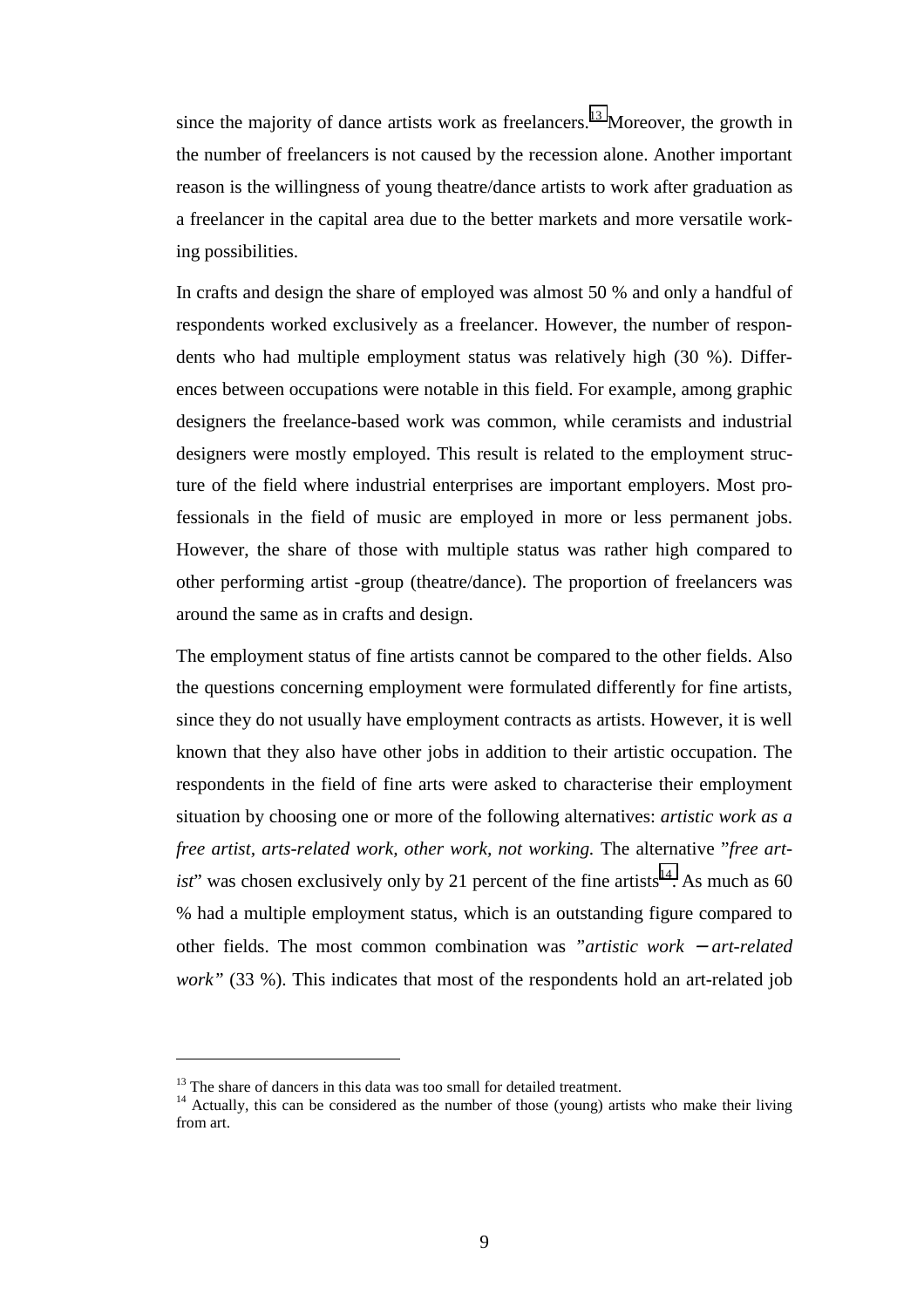(usually as a teacher) in order to provide an adequate income, and they use their "free" time for making art.

The figures in the Table 3 (page 7) are exclusive, and according to them the number of unemployed respondents is very low. However, on the whole, the number of those who identified themselves as unemployed, while also choosing other alternatives, was higher.

A non-artistic or art-related job has appeared to be a common feature among art professionals. These surveys also indicated the existence of non-artistic work but – apart for fine artists – the situation in this respect was rather satisfying. However, there were also some definitional problems concerning 'non-artistic' or 'artrelated' job. During the first surveys (TA, UIAH) it came clear that the respondents' views about these concepts varied a lot. Some of the respondents considered teaching as 'art-related' while others understood it as 'artistic'. This tells us about the inner logic of the art fields in question and is certainly valuable information, although it also causes confusion for researcher. Consequently, to get more reliable results the questionnaire was slightly modified. In the latest surveys (AFA, SA) the above mentioned concepts were already defined in the questionnaire in order to avoid the misunderstandings. Thus, there are some inaccuracies when doing comparisons between these four surveys.

| Art field         | Second job % | $\overline{N}$ |
|-------------------|--------------|----------------|
| Theatre           | 16 %         | 209            |
| Music             | 12 %         | 1045           |
| Fine arts         | 41 %         | 179            |
| Crafts and design | 24 %         | 224            |

**Table 4. The proportion of artists doing "other" job (non-artistic or artrelated)** 

Once again, fine artists differ from the others: over 40 % of them has a second job. Generally, the second job for artists in all fields is that of a teacher. Exceptions are theatre artists, who do not work so commonly as teachers. The other job for them was usually some diverse works in other sectors. Dancers, for their part, do make their living mostly by teaching. Teaching was the most common second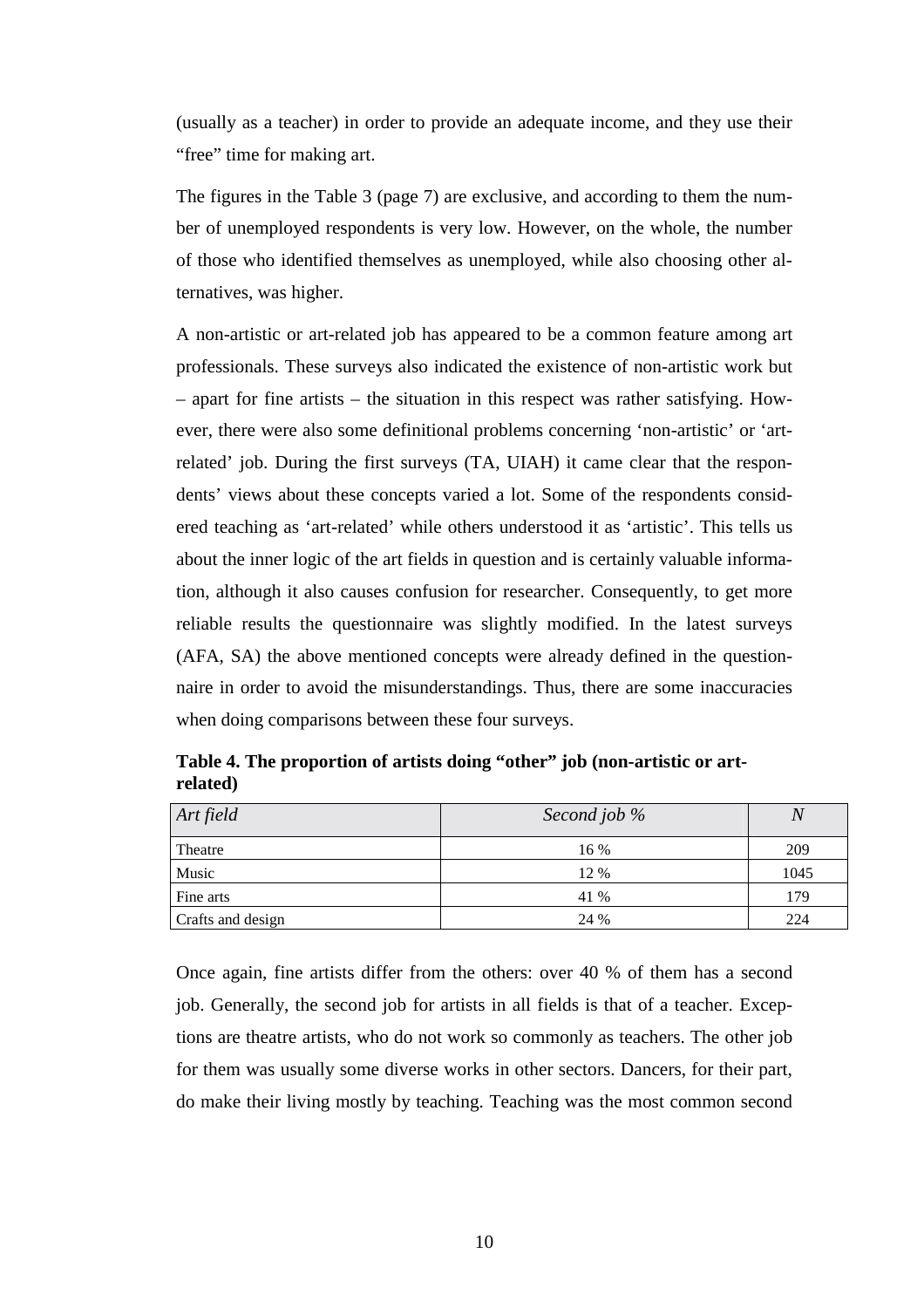job for performing musicians, while music teachers tend to work in several training institutions.

Reasons for multiple jobs were various, but the most frequently indicated reason was economic. This became evident in all fields, but especially in the case of fine artists. However, other reasons were also stated. In music, the respondents announced that they were interested in doing other jobs and it supported their work as an artist. Also, in the fields of theatre and crafts and design, there were many who stated that they were interested in other work and found, e.g., teaching to be rewarding work.

The *recruitment* of artists differs in some respects from that of the other occupations. Reputation and personal relationships are more important regarding employment opportunities and they also affect the level of salary. In other nonartistic occupations, the formal qualifications might have a more important role in this respect. One of the main conclusions from these surveys is that the formal diploma does not influence on employment<sup>15</sup>. Table 5 presents the alternatives which were given with respect to recruitment. The list does not include 'agents' because at the time of the surveys there were no agents or agencies in Finland. Today, there are a few agencies or recruitment services for actors.

|  | Table 5. Means of recruitment* |  |
|--|--------------------------------|--|
|--|--------------------------------|--|

 $\overline{a}$ 

|                                              | Crafts & design Theatre/Dance |           | <i>Music</i> |
|----------------------------------------------|-------------------------------|-----------|--------------|
|                                              | <b>UIAH %</b>                 | TA $%$    | SA $%$       |
| By application                               | 25                            | 29        | 26           |
| Employer made contact                        | 22                            | 64        | 30           |
| By answering newspaper advertisement         | 25                            |           | 33           |
| By personal contacts                         | 21                            | 28        | 26           |
| Through art university (recruitment service) | 12.                           |           |              |
| Through employment office                    |                               | Not asked |              |
| Other means                                  |                               |           |              |

\*Information on fine artists is not available since they are not usually employed as artists. The sum does not add up to 100 % because of overlapping choices.

According to the Table 5 it seems that in the arts, recruitment takes place mainly through the initiative of an employer. This is the case especially in the thea-

<sup>&</sup>lt;sup>15</sup> Exceptions are, once again, 'art-related' occupations (teachers, church musicians) from whom the diploma is usually required in order to get a job/post.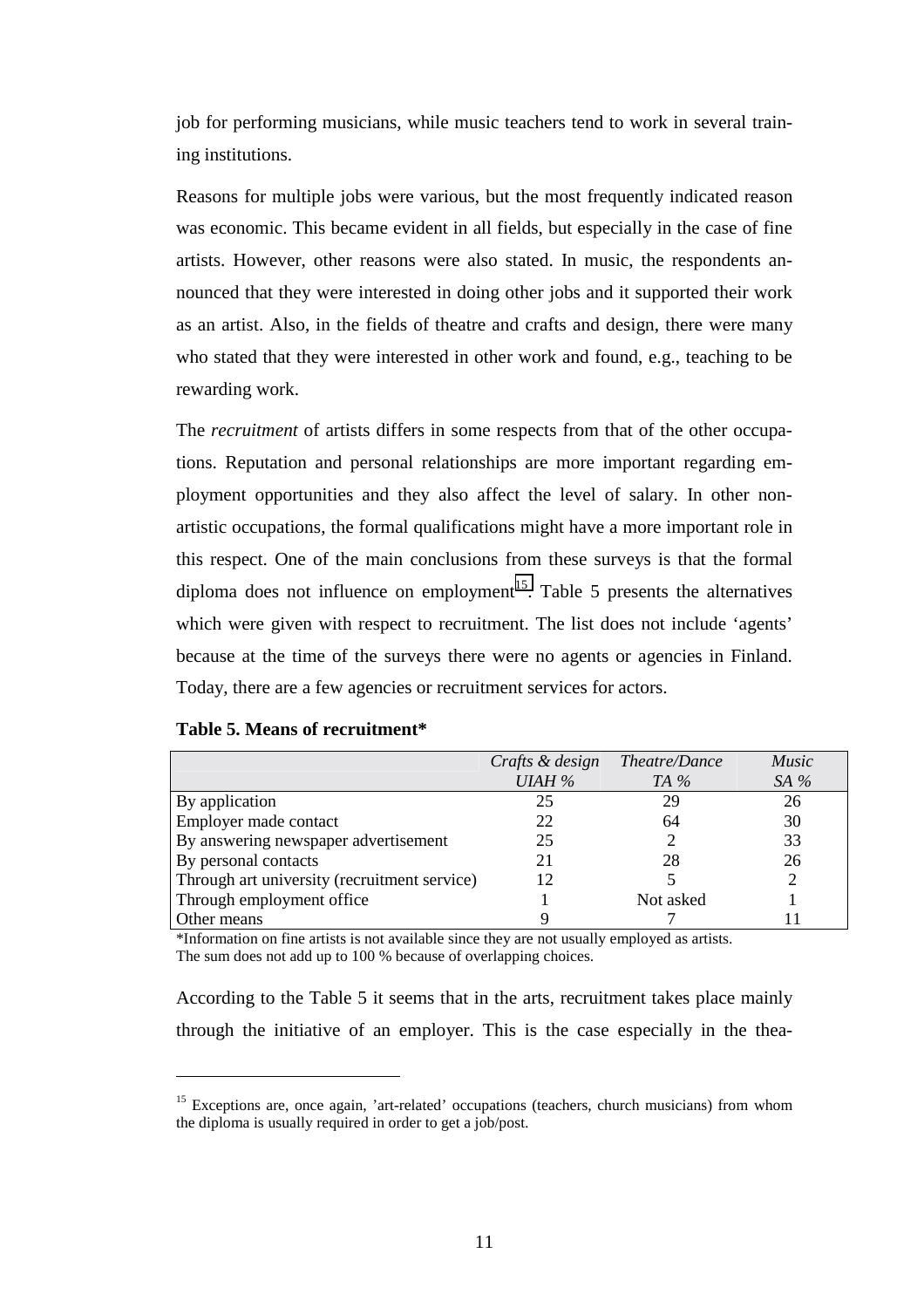tre/dance field, where the great majority had got their jobs in this way. Those who had studied in the UIAH stated that their own activity was the most important way of getting a job. Personal networks did not play as an important role for them as for professionals in other areas.

The newspaper advertisement as a means of employment was most common in case of music professionals (33 %). Those who chose this alternative were mostly church musicians. However, almost as many had chosen the "employer" – alternative. Orchestra musicians are often employed through auditions, which is included here in the group "other means".

In Finland, there are no auditions for actors but they do nowadays exist to some extent for dancers. With regard to fine artists – and writers as well – one can not talk about "getting employed" in a strict sense of the word. Principally the question is about being able to work. For fine artists, the working possibilities (exhibitions, commissioned works) were also dependent on contacts and on reputation. Having exhibitions is one of the most important ways of getting established as an artist, and this also has to do with the personal network and marketing capabilities. The importance of personal contacts is a world wide phenomenon in the arts. For instance, the British career-study suggests that one of the most important things in artists' career histories was "building up a presence in the arts world", namely, creating connections $^{16}$ .

The work of an art professional usually comes in small pieces. For example, over half of the theatre/dance artists had *several employers* in the arts sector. Also among music professionals it was very common to have several employers (30 % of respondents). This holds true also to music teachers who usually have many training institutions as employers. When it came to small groups like jazz- and folk musicians the proportion of those having several employers was almost 40 %. Concerning crafts and design and fine arts, the information about employers was not available.

 $16$  Honey – Heron – Jackson 1997:65.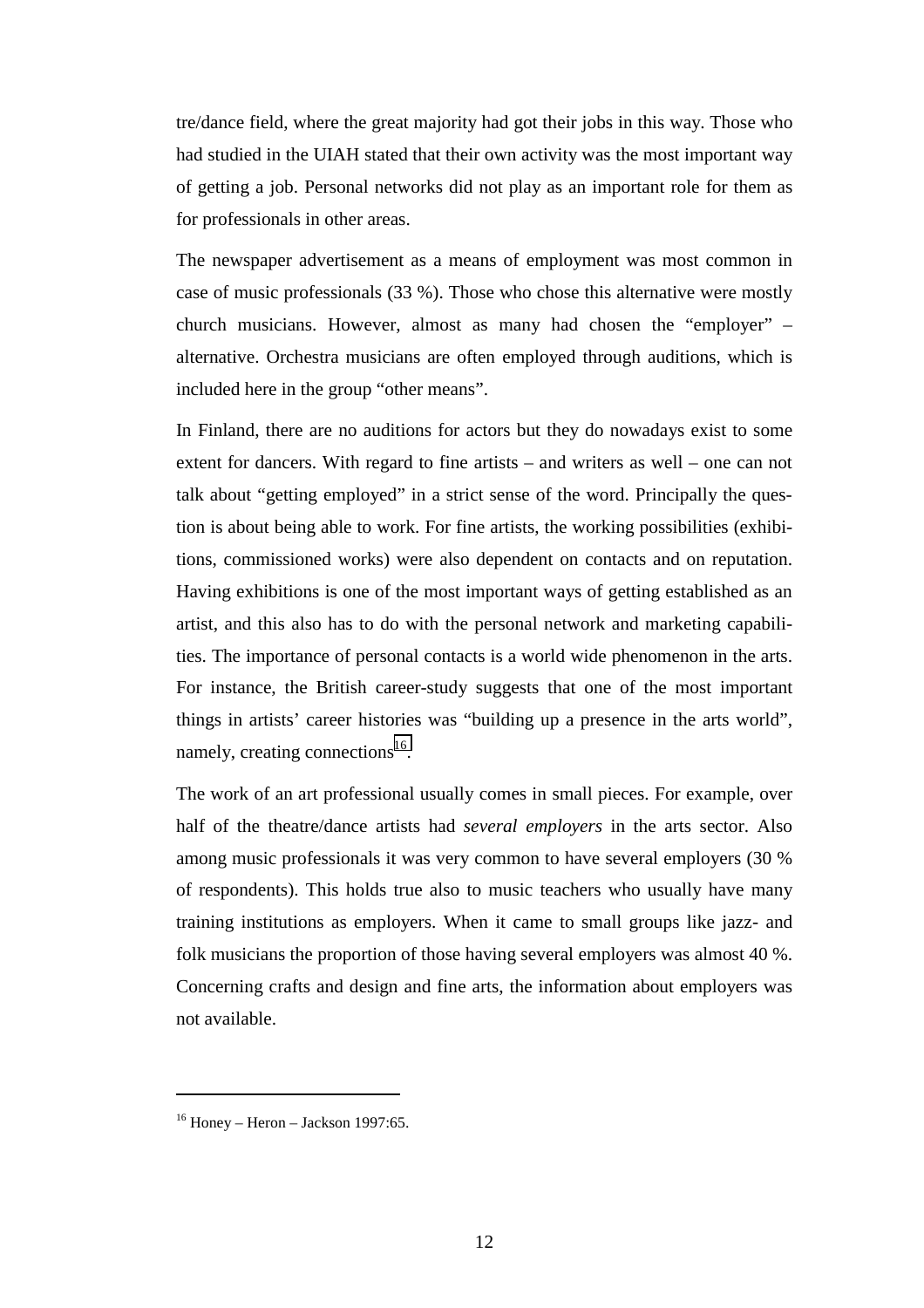Although the unemployment rate was rather low there was a considerable amount of respondents who stated having *employment difficulties* (Table 6).

| Art field/institution              | <i>Employment difficulties</i> % |
|------------------------------------|----------------------------------|
| Theatre Academy /TA                | 48                               |
| University of Arts and design/UIAH | 55                               |
| Academy of Fine Arts/AFA           | Not asked                        |
| Sibelius Academy/ SA               |                                  |

**Table 6. The share of respondents with employment difficulties** 

The graduates from UIAH comprise a group with the highest number of employment difficulties. Textile designers in particular had these problems since about 90 % of them mentioned difficulties in getting a job<sup>17</sup>, whereas among graphic designers the proportion was one third. Difficulties in employment were quite common also among theatre/dance artists. Almost half of them reported these problems and women (54 %) seemed to have more often difficulties than men (42 %). The great majority of respondents in this field announced that difficulties were due to the general employment situation. However, about one fourth found that reasons were "other"<sup>18</sup> and also over 20 % announced that "gender" was the reason for their difficult employment situation. In music, the situation was better, since less than one fifth of respondents had had difficulties in employment. Also music professionals considered that the main reason for the problems was the general employment situation. "Other reasons" and "gender" were mentioned as well. The study on architects did not discuss employment difficulties as such, but there seemed to be considerable dissatisfaction concerning the level of income which did not correspond with their expectations (about one third of architects). Also the black market appears to be very common among architects since around

 $17$  This was due to the difficult situation in the Finnish textile industry after the considerable decrease in the Eastern Trade.

 $18$  Such as the structure of engagements in Finnish theatres, the authority of theatre directors etc.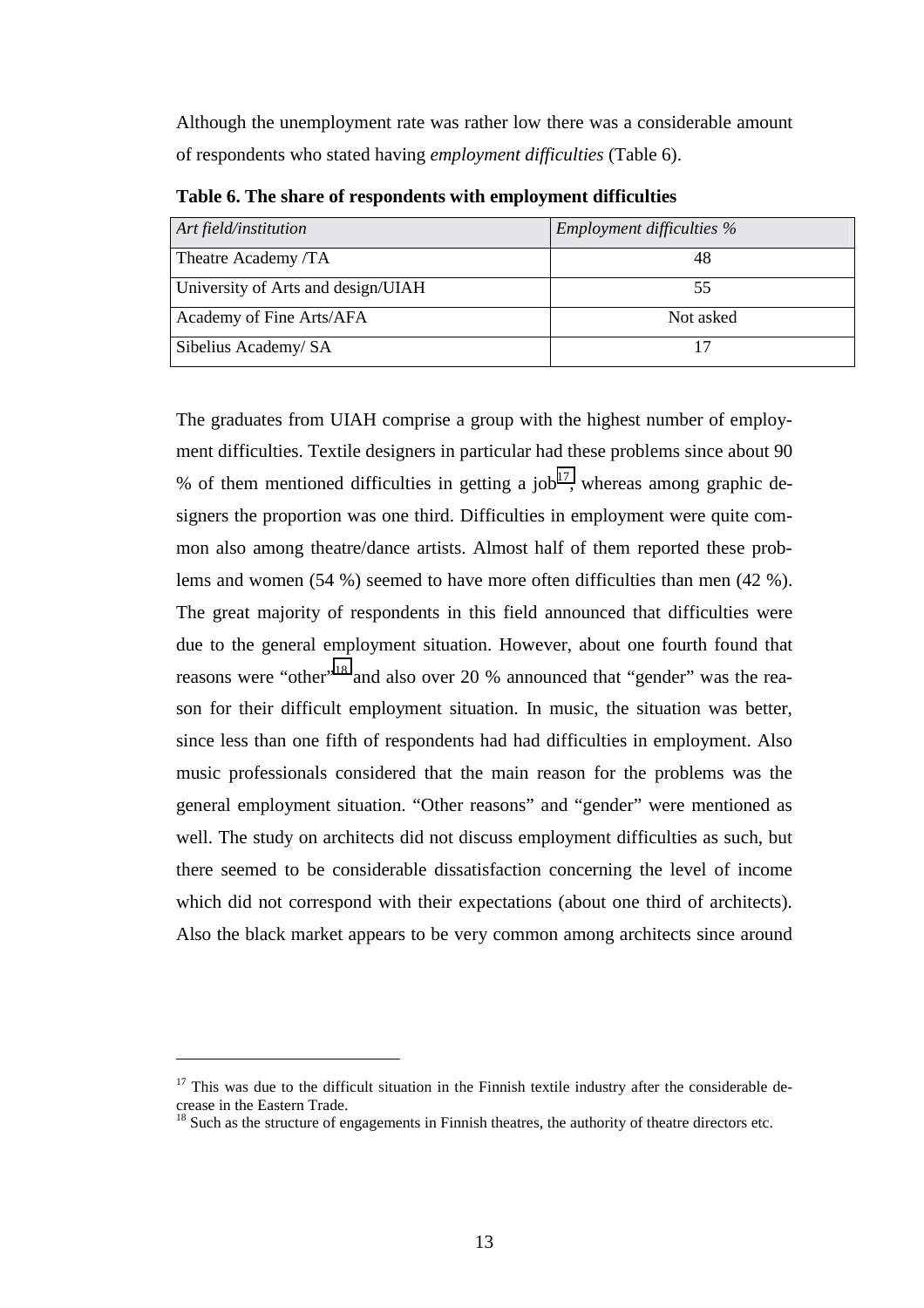<span id="page-14-0"></span>40 % of them stated that they have been involved with it. The reason for this was unemployment. $19$ 

The question about employment difficulties was not asked in AFA-survey directly but from other questions one could conclude that over half of the fine artists considered their employment situation as unsatisfactory. The reasons were, among others, insufficient income or weak opportunities for having an exhibition. Nevertheless, many of them (over one third) saw some bright sides in their situation, for example they mentioned that their work is interesting, free and non-routine. In the fine arts the differences between occupations were rather small, but according to these results painters – which were the biggest group – had more difficulties with their career than for example, sculptors.

#### 3.2. Unemployment

The artistic labour force has some typical characteristics also concerning the unemployment. As in any discussion concerning labour markets, there are problems in defining concepts like "unemployed" or "at work". These are further complicated by the nature of the arts: when a "normal" professional can usually without difficulty say whether s/he is unemployed or working, for artist this is not so ea $sy<sup>20</sup>$  This is due to the double job-holding, intermittent work contracts, and the high proportion of self-employed or freelancers. Sometimes it is better to use the term under-employed, which means that an artist does not get his/her whole income from the artistic profession, or that this income is very low. Because of the complex nature of employment arrangements in many artistic professions, it is difficult to get reliable statistical information about artists' unemployment. The unemployment rate of artists is dependent on the definitional decisions and does not tell much without further analysis. For example, in some countries the unemployment rate in cultural field appears to be relatively high. This has been the case

<sup>&</sup>lt;sup>19</sup> Teknillinen korkeakoulu 1997:34.

 $20$  See, e.g., Towse 1996:10.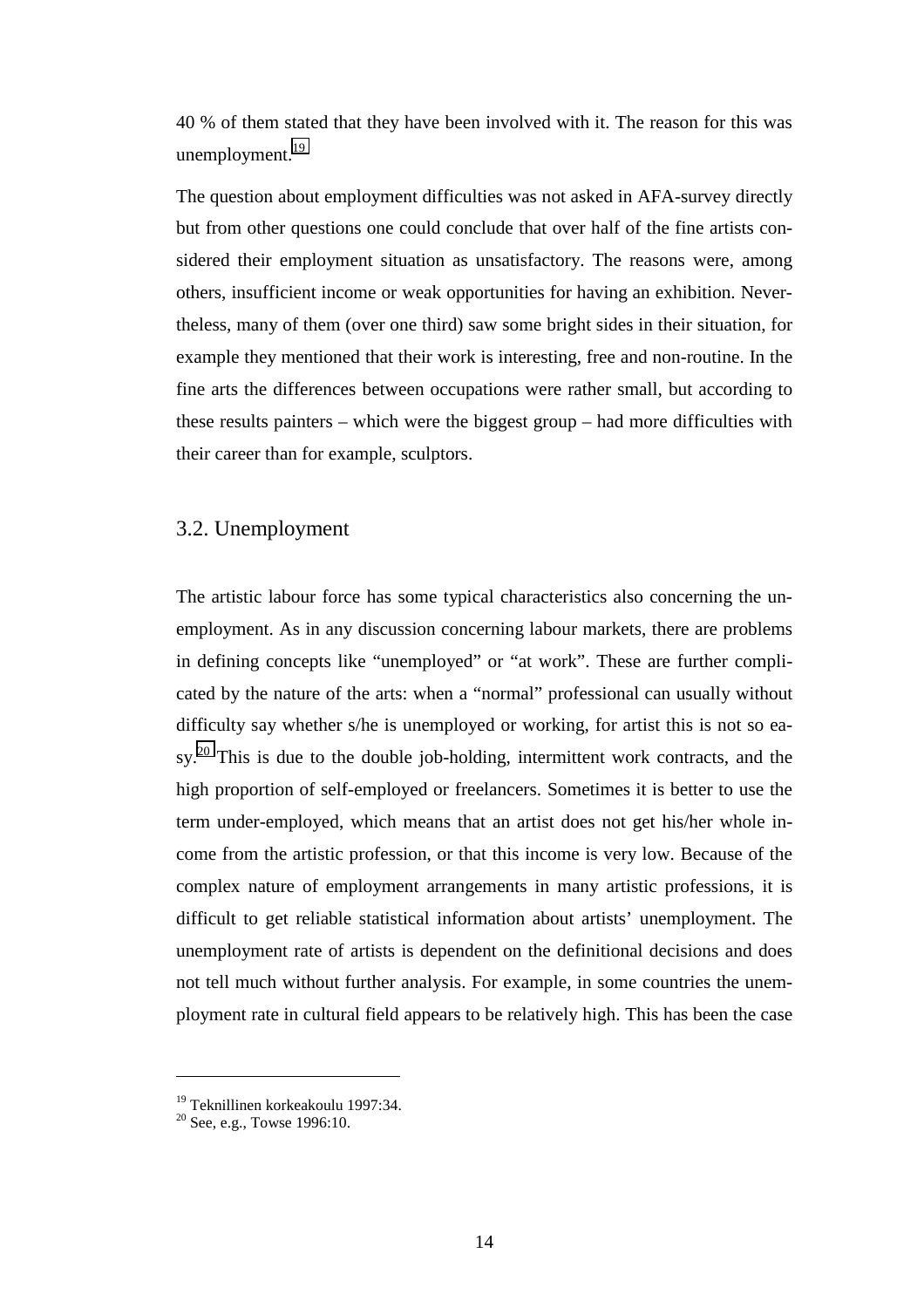e.g., in Sweden. $21$  In reality, the unemployment rate of artists might be even higher than the statistics show, since artists are not always shown in the statistics as artists but they fall under other occupational categories (teachers, journalists etc.) and therefore a part of (unemployed) artists are missing.

| Field             | % of unemployed | N    |
|-------------------|-----------------|------|
| Theatre /dance    | 11              | 209  |
| Crafts and design | Q               | 224  |
| Fine Arts         | 13              | 179  |
| Music             | $\mathcal{R}$   | 1045 |

**Table 7. The proportion of unemployed respondents** 

Nevertheless, the positive message from these surveys is that the number of unemployed respondents was rather low in all fields. Among fine artists the unemployment rate was highest, 13 %, while in music only 3 % were unemployed. However, it must be borne in mind that this does not refer to the whole field but only to the younger (trained) generation. If we look at the statistics of the Ministry of Labour, the group with highest number of unemployed job-seekers are musicians (see Annex). Another point of noting is the impact of recession on these numbers. The recession period was especially hard in 1994 when the UIAH- and TA -surveys were carried out.

The relatively low unemployment rate may also reflect the fact that artists sometimes have difficulties getting registered as unemployed. For example, they may be treated as entrepreneurs or they do not fulfil the so-called working criteria defined by the labour legislation. This is often the case with young artists. As far as social security is concerned, the demarcation line between self-employed and employed artists is decisive. However, in practice it is often difficult to define which of the two categories an artist belongs to. Some freelancers are caught between the two definitions, and it is not quite clear whether their social security benefits are derived from short-term contracts, or whether they should be registered as indi-

 $^{21}$  SOII 1997/183: 59.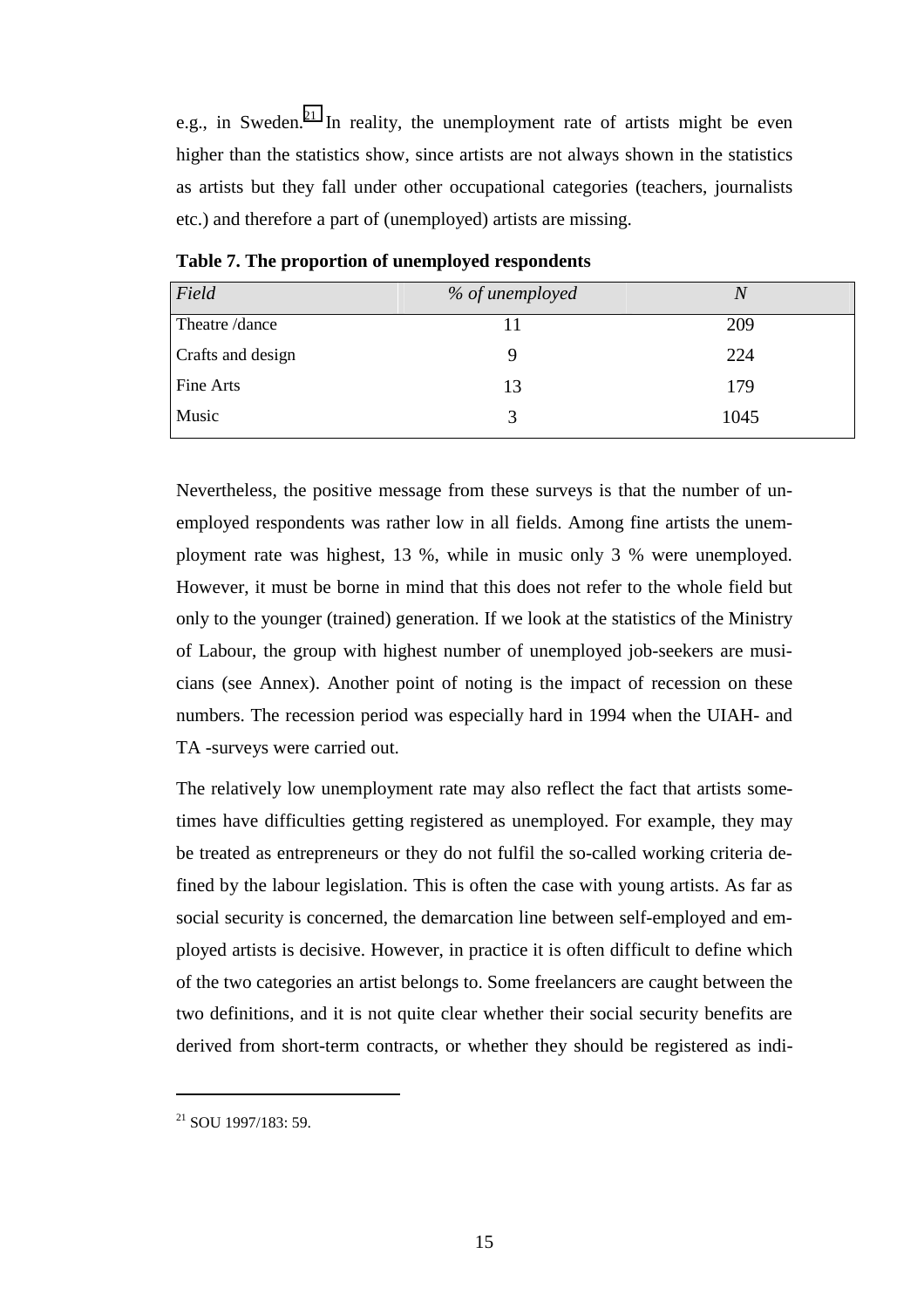viduals pursuing a trade, i.e., self-employed entrepreneurs. When the authorities define an artist either unemployed or (self) employed, they make at the same time decision about the unemployment compensations and consequently about their economic situation. This has also happened to some extent with these respondents.

Over half of those music professionals who had been unemployed reported that they had not received unemployment benefits. The reasons were, for example, 'not enough working time', 'not a member of an unemployment fund' and above all, 'other reasons'. In particular, those who referred to the fact that they were defined as entrepreneurs or that their spouse's income was too high. One composer said that *"it is considered to be impossible that a composer can be unemployed*". Also in fine arts there were many respondents who stated the same reasons.<sup>22</sup> Nevertheless, many of the fine artists had received unemployment benefit, but usually as a teacher and not as an artist.

The writer-survey did not exactly deal with the employment but merely with the main sources of income. Among the new writers there were a few who lived with unemployment benefit and could be defined as unemployed. The level of unemployment among graduated architects was high compared to the other art fields, namely 14 % (the share of unemployed women was even  $18$  %).<sup>23</sup> The situation among architects has been quite severe during the recession years. A special feature of this field is that the market of architects does not take place in the artistic sector but in an entirely different sector (the building trade). The situation is similar to that of graphic artists, who do a lot of work for the publishing industry. Thus, it seems that the core of the cultural sector is not so vulnerable to economic trends partly because in Nordic countries it is highly subsidised. The recession has however influenced the artists working in the borders of the artistic field.

 $22$  In other two surveys this was not asked but the indications to same direction were given in some answers.

<sup>23</sup> Teknillinen korkeakoulu 1997:7.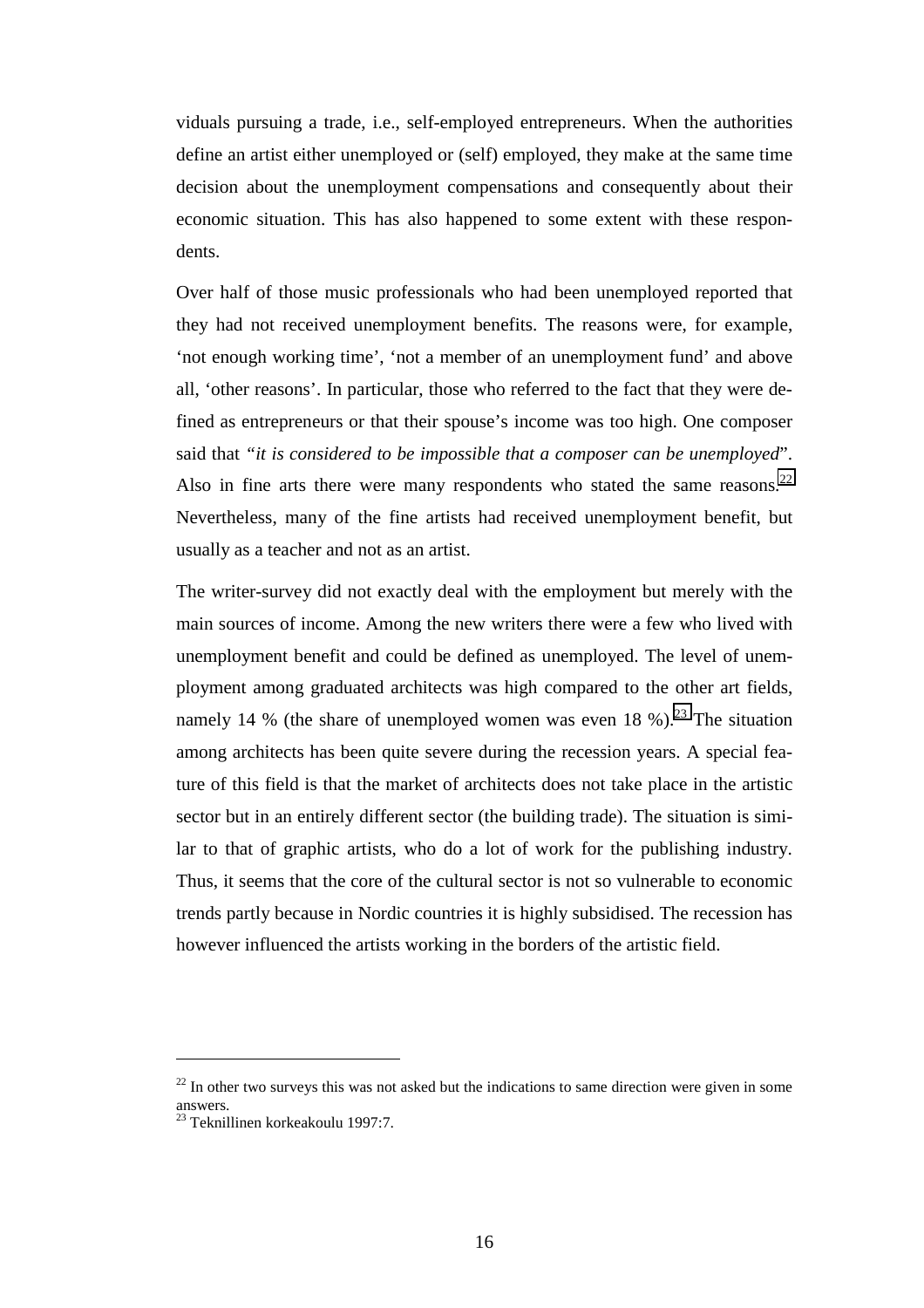#### <span id="page-17-0"></span>3.3. Income sources

One point of interest in these studies has been whether an artist lives by the work s/he is trained for. The common knowledge is that artists have to rely on second jobs or otherwise they are on the mercy of the social security systems. This fact and the importance of multiple jobs came evident also from these surveys.

Above all, the surveys verify that there are also differences between art forms in this respect. The work corresponding with their training was the primary source of income for the majority of respondents in the fields of crafts and design and theatre/dance. Among music professionals the situation was quite similar. The proportion of art-related work as an income is relatively high due to the fact that teachers and church musicians are included in the research population (Table 8). Contrary to the others, fine artists made their living by arts-related work or by other means than working (parenthood benefits, unemployment benefits, income of spouse or parents etc.).

|                     | Theatre/dance | $\int$ Crafts & design | Fine arts | $M$ usi |
|---------------------|---------------|------------------------|-----------|---------|
|                     | $\%$          | $\%$                   | $\%$      | $\%$    |
| Artistic work       | 86            |                        |           | 39      |
| Art-related work    | 24            |                        | 40        |         |
| Other work          |               |                        |           |         |
| Other than work $*$ | NA            |                        |           |         |

*Music %* 

**Table 8. Main income sources of respondents** 

\*Includes for example a support from partner or spouse, social security etc.

\*\* Concerning theatre/dance the sum does not add up to 100 % since the question was composed differently.

 \*\* 100 100 100 N 209 127 179 1005

In the case of writers, 40 % had done other than artistic work. Only 3 % of them earned their living from royalties and copyright revenues.<sup>24</sup>

<sup>24</sup> Tuominen 1998: 34.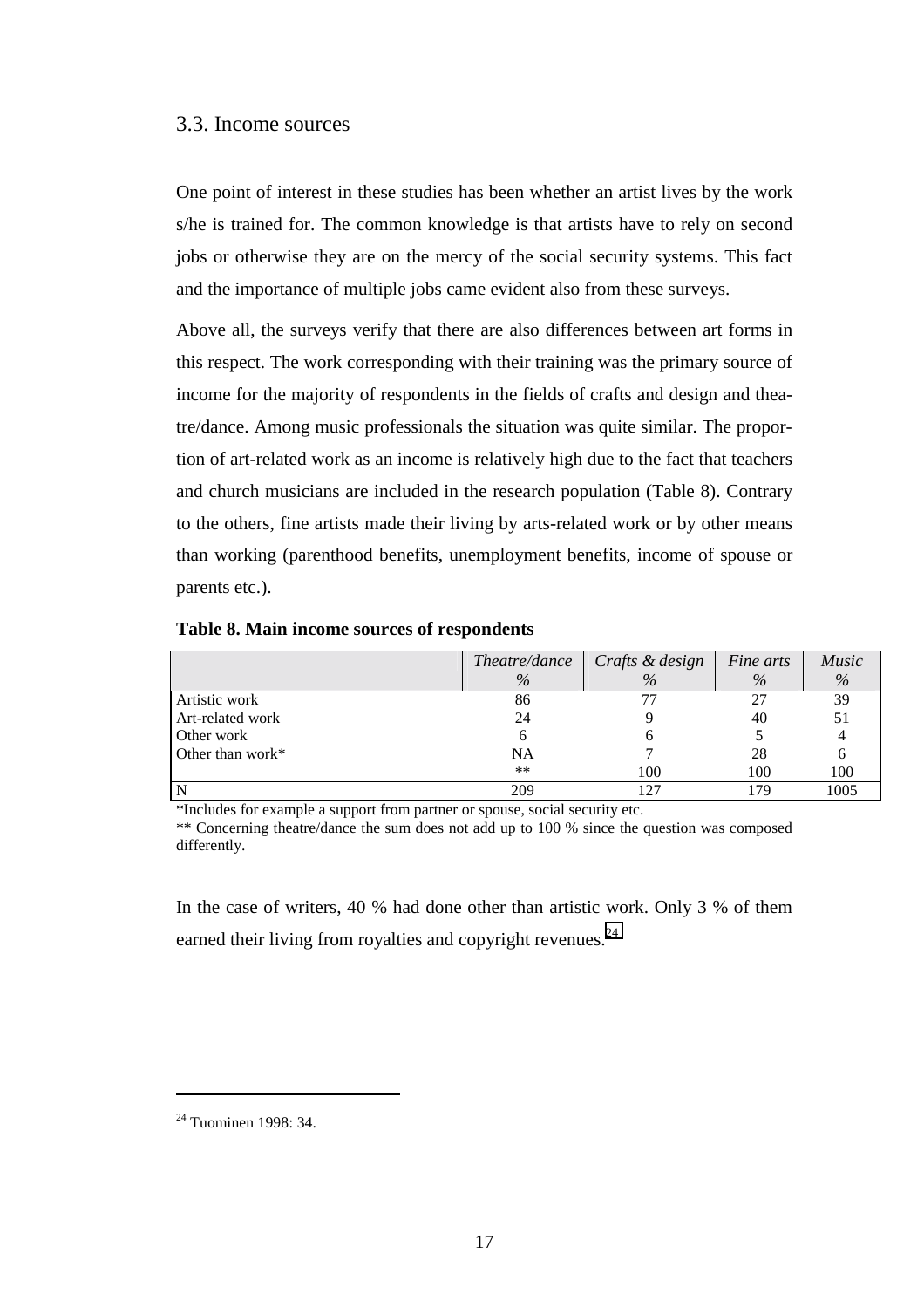## <span id="page-18-0"></span>3.4. Career

One weakness in the quite extensive quantity of studies and statistics on artists has been the lack of information particularly on the artists career paths. Career development as such was not examined in these surveys either. For example, the early years of respondents were discussed only in terms of earlier education. Throsby and Thompson have treated the career-question in their study on Australian artists by dealing with following factors: career stage, restrictions on artistic work and the time spent in artistic work.<sup>25</sup> These were not asked in these surveys<sup>26</sup> but indications e.g., concerning career stages and obstacles were found also on the basis of this data.

Artists form an interesting group both with regard to labour market situation and career patterns. While the labour market in general is changing in a direction which is characterised by temporary employment, side-jobs etc., this has been reality for artists for a long time. Some researchers have pointed out that artists' employment patterns provide useful information on the careers in general, due to the above mentioned changes in the labour market<sup>27</sup>.

How can an artistic career can be measured and how to define a "successful" artist – if this kind of definition is needed? One way of examining the milestones of artists' career is to look at the grants, awards, prices and other signs of success and entrenchment.

Through these surveys the career paths can be traced by looking at the following variables:

- Situation after graduation (employment, income, number of employers)
- **Grants**

 $\overline{a}$ 

Competitions and prices

 $25$  Throsby – Thompson 1994: 32.

 $26$  In the AFA-survey the working time was asked. See results in Annex.

 $27$  Jackson 1996.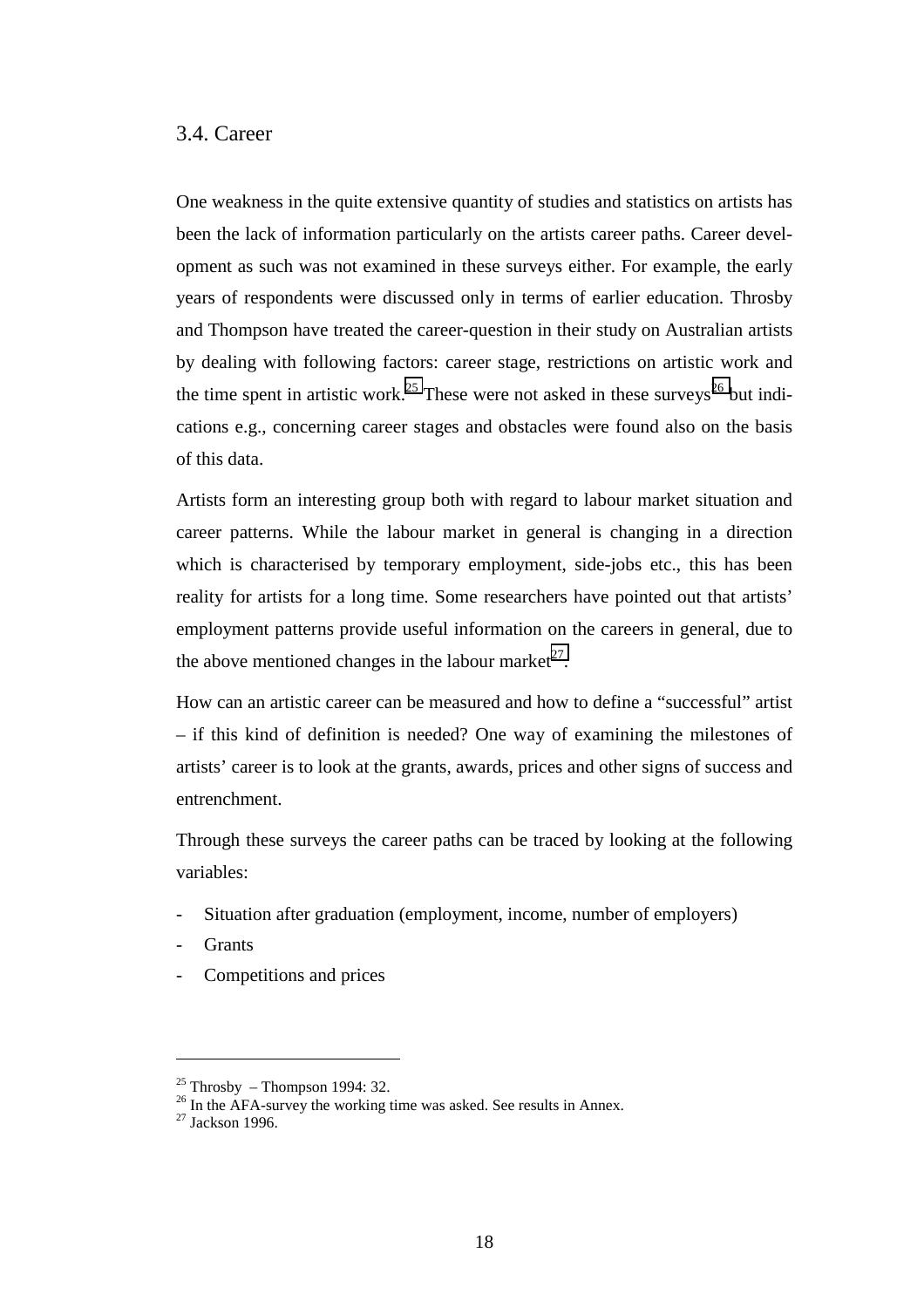Earlier studies have indicated that for artists, the transition from training to work is a gradual process.<sup>28</sup> This was the case among these respondents, too. Both in the fields of theatre and music the students had engagements even before they graduate (if they graduate). The situation of fine artists is, however, quite different. For them, it might take for a while even after graduation to get paid from the artistic work.

Although many artists work during their studies, the reality often strikes only after graduation. Many respondents felt that the professional life took them by surprise. For example, they had to face the non-art work, low incomes and the sense of isolation. The latter applied especially to fine artists. Moreover, they did not receive any more support from the training institution or teachers and other students.

The career of an artist is not so straight-forward as it might be in some other occupations. The instrument for successful career is their own art and through that their own personality which is constantly under a public evaluation. Besides the public opinion, the recognition from colleagues proved to be very important.

Employment situation and grants are discussed in individual chapters (3.1. and 4.). When it comes to *competitions*, in many art fields these might also have an impact on employment and career. However, the importance of competitions varies across the art forms. For example, for dancers, musicians, writers and architects they are an essential part of the career building. In other art fields, competitions are not so important, but there are other forms of recognition (honorary titles and awards). All in all 18 % of theatre/dance artists had got recognition of some type (see Table 9). Over half of them considered that it did not have influence on their employment situation but gave publicity which is of course necessary for a performing artist. The results were quite similar in other art fields, too. For architects, the competitions are important but not necessary for getting a job.<sup>29</sup> Writers

 $28$  Throsby – Thompson 1994: 17.

<sup>29</sup> Teknillinen korkeakoulu 1997:27.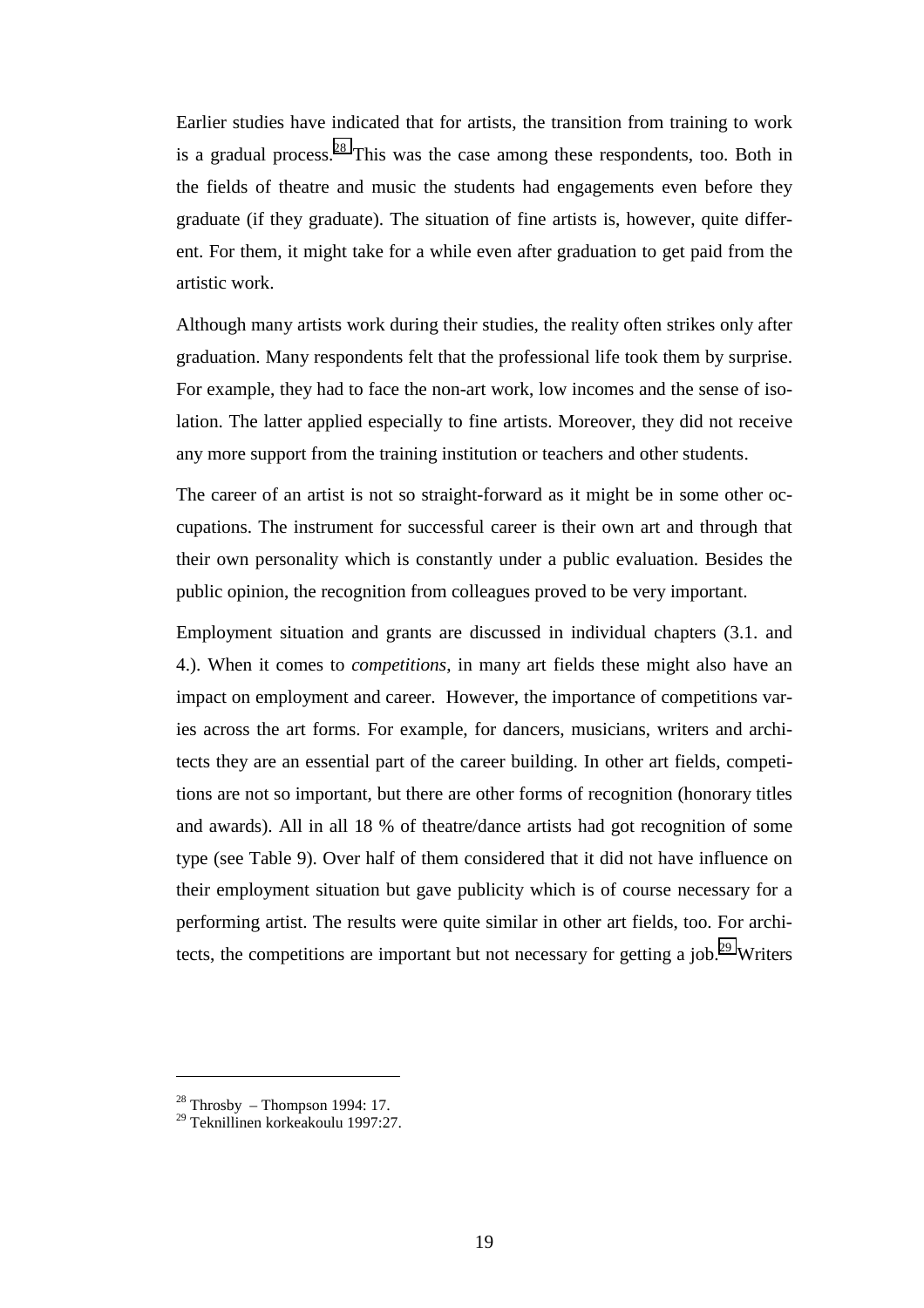<span id="page-20-0"></span>consider competitions as significant especially before debut since they also serve training purposes by giving writing experience and feedback from their work.<sup>30</sup>

|                               | <b>Theatre</b><br>$\%$ | Fine Arts<br>$\%$ | Music<br>$\%$ | Crafts & design<br>$\frac{0}{0}$ |
|-------------------------------|------------------------|-------------------|---------------|----------------------------------|
| Received prices               | ıο                     | 34                |               |                                  |
| No effect on em-<br>ployment* | 52                     | 63                | 45            | 65                               |

**Table 9. Competitions & prices of the respondents** 

\* Concerns only those who have got some kind of awards

## 4. Grants

When discussing the situation of artists in Finland one can not forget the role of public support. Although the amount of money for direct support for artists is rather moderate, it is a significant way of improving the working conditions of artists and one of the main instruments of arts policy. The promotion of the arts and artistic creation as a task of the public sector is a feature common to all Nordic countries. The importance of the public authorities as financiers of culture is emphasised by the limited size of the markets and the scarcity of private sponsorship.

The most important funding body for artists is the state. However, it seems that foundations are reaching this position since according to these surveys, in some art fields the support received from foundations is higher also in monetary terms. However, the overall support by foundations has not got to the level of government support. In earlier studies it also became clear that foundations are a significant supporter of young artists, since state grants usually require a more established reputation. There might also be a hidden threshold for applying especially for the artist grants (for 1-,3- or 5 years). This has been recognised in the arts administration and some steps have been taken to improve the situation. For example, the change in Artists' Grants Act from 1995 has a condition that at least 30

 $30$  Tuominen 1998: 21.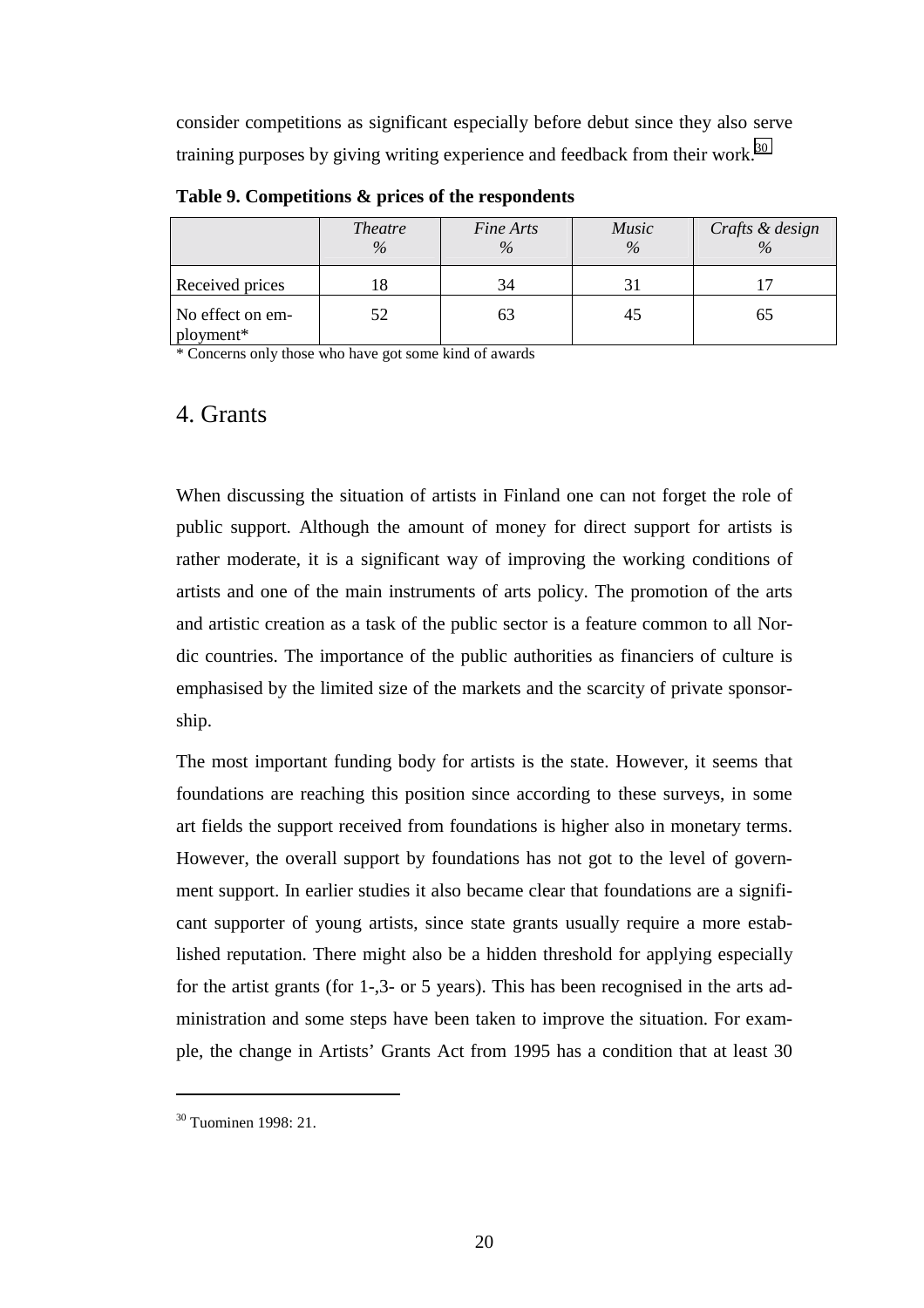one-year grants should be reserved for young artists or those who are at the beginning of their career.

In 1998 the public support for artists totalled FIM 64,3 million. This was divided by different art forms according to the following figure<sup>31</sup>.



Figure 1. State support<sup>32</sup> for artists by art form in 1998 (total = FIM 64.3 mil**lion)** 

#### STATE GRANTS FOR ARTISTS

- Artist grant for 1-, 3-,5 years
- Project grants
- Travel grants

 $\overline{a}$ 

- Grants for children's culture
- Library compensation grants
- Compensation grants to visual artists

As the above figure shows, the importance of direct public support is obviously greatest among those artists who are selfemployed (writers, fine artists, composers). These groups have also special grant forms

and larger quotas than other art forms. Similarly, for freelance performing artists, grants form a significant part of income. Government grants are the most important part of the support, and for fine artists or writers, they are an almost indispensable precondition for working full-time as an artist.

 $31$  More about the Finnish system of artists' grants, see e.g. Heikkinen 1995.

<sup>&</sup>lt;sup>32</sup> In addition to grants (see the following page) this sum includes also artist professorships as well as prizes.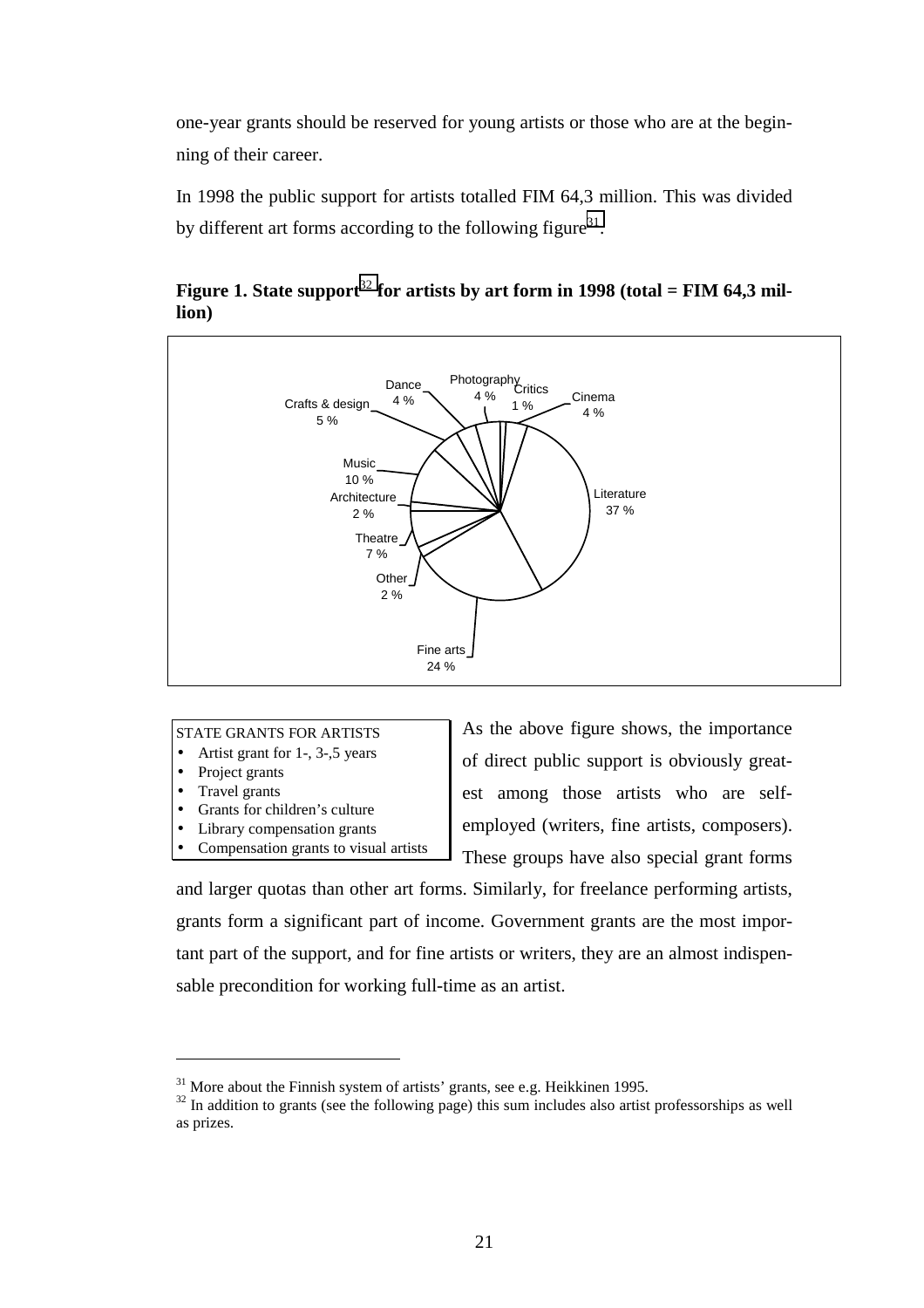In these surveys, the aim was to look at the number of young artists who had received a grant and to discuss the practical impact of grants. The survey questionnaire dealt in detail with the grants (state, municipal, regional, private) of one year. In a given year, 70 % of fine artists and 78 % of theatre/dance artists had applied for a grant (mostly from the state). In music, one fourth of respondents were grant applicants.

|                                                          | <b>TA</b>    | <b>UIAH</b>        | AFA          | <b>SA</b>          |
|----------------------------------------------------------|--------------|--------------------|--------------|--------------------|
| Year                                                     | 1992         | 1992               | 1994         | 1996               |
| % of grant receivers in a<br>given year                  | 30 %         | 20 %               | 41 %         | 13 %               |
| % of those who have not<br>applied for a grant           | 19 %         | 43 %               | 9%           | 26 %               |
| The most important sup-<br>porter (in monetary<br>terms) | <b>State</b> | <b>Foundations</b> | <b>State</b> | <b>Foundations</b> |
| N                                                        | 209          | 224                | 179          | 1045               |

|  |  | Table 10. Some details of respondents' grants |  |
|--|--|-----------------------------------------------|--|
|--|--|-----------------------------------------------|--|

The share of those receiving a grant varied by art form (see Table 10). Not surprisingly, the proportion of grant recipients was smallest among musicians and largest among fine artists. Almost everyone of those fine artists who identified themselves as free artists in terms of employment situation, had a grant of some size. The proportion of grant recipients in this field was significantly larger than in other fields, namely 41 % of whom 8 % had received a state artist grant (which provides a living for a period of one-, three-, or five years).

There were also variations in the number of grant recipients according to the occupations within same art form. For example, among actors the proportion of grant recipients was well over one fourth, among dancers 31 % and among photographers 42 %. On the other end, there were fashion and textile designers (7 % grant recipients), performing musicians (17 %), music teachers (11 %) and church musicians (7 %).

An interesting question in the Finnish context is the share of those who *do not apply* for a grant and for what reasons. As the table (10) above shows, among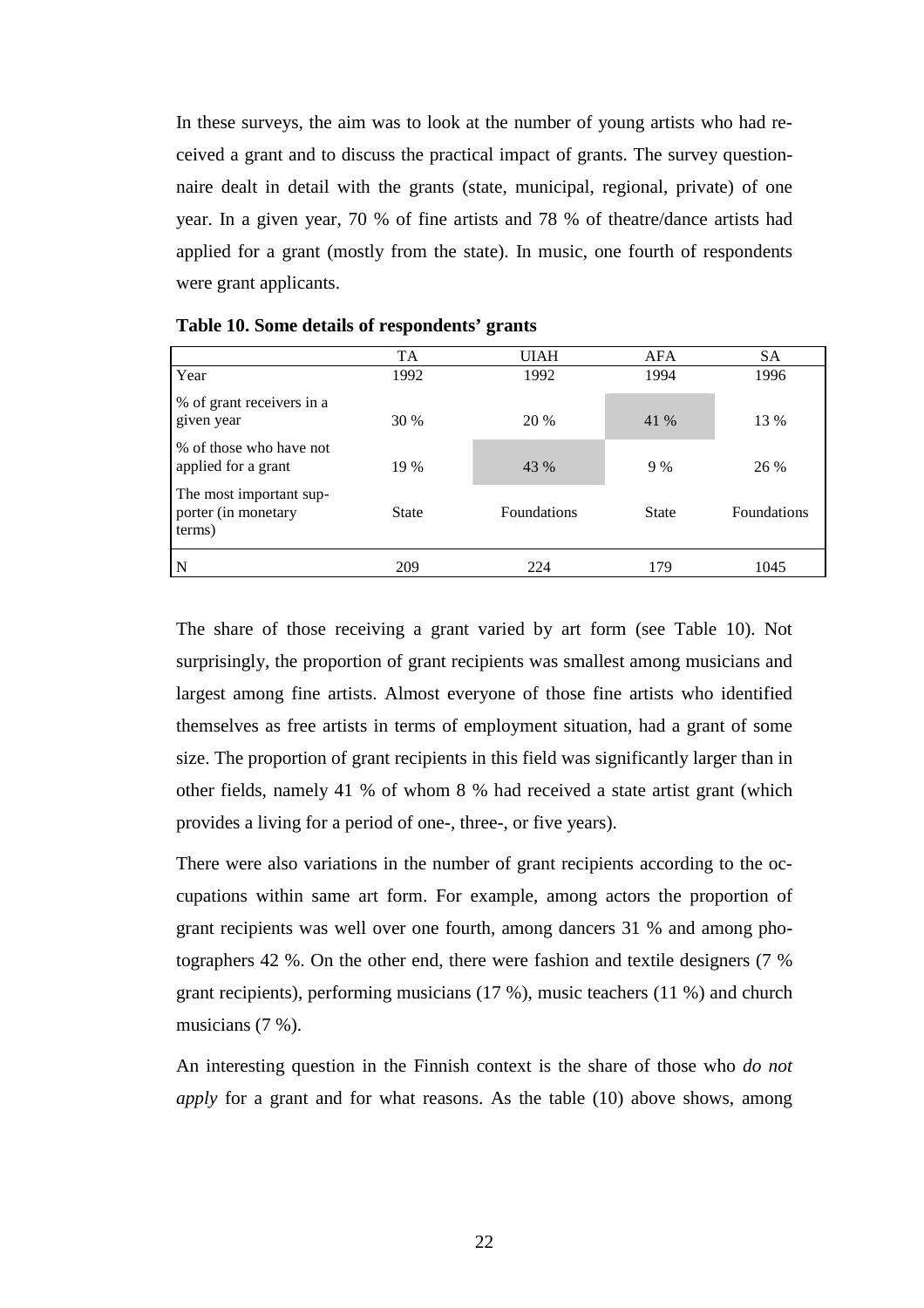UIAH-respondents the share of non-applicants was extremely high compared to others. This is due to the characteristics of this field: e.g., most of the professionals in design work as employees or entrepreneurs. The labour market characteristics also seem to influence the number of the music professionals, since among them one fourth had not applied. In the fine arts, for one, there was only a handful of those who had not applied for a grant. There are, of course, many reasons for not applying, but nevertheless these numbers imply different needs. Those who have more or less permanent employment contracts do not need a grant as much as self-employed artists – or for the same purposes. When asked about the reason for not applying, the most frequently stated reason was that grant was not needed due to a full-time work or the assumption that they would not get it anyway. It probably goes without saying that among fine artists there was first of all very few non-applicants and they did not choose the alternative "no need". Writers have once again a similar situation with fine artists. Almost everyone of new writers had applied for (and most of them also received) a grant.  $33$ 

The differences between free artists and salaried workers were once again evident when studying the *importance of grants*. Table 11 (page 23) presents in details the differences concerning the purpose of grant. The information on crafts and design is missing since this was not asked in the UIAH-questionnaire. Moreover, the questions concerning the importance of grant were formulated according to the art field and that is why the given alternatives are not exactly the same for all three art fields. For theatre/dance artists the purpose of the grant seemed to be mostly to support further studies or travel.<sup>34</sup> For fine artists, the grant had made artistic work possible (91 % of respondents) and it was also an important source of income for 45 % of fine artists. Music professionals used grant – like those in theatre/dance – for studying abroad.

<sup>33</sup> Tuominen 1998:32.

<sup>&</sup>lt;sup>34</sup> There were differences between occupations. For example, theatre directors and dramaturges stated that the most important way of using a grant was livelihood. Likewise, the employment status made a difference: freelancers used grant for living, employed for studies.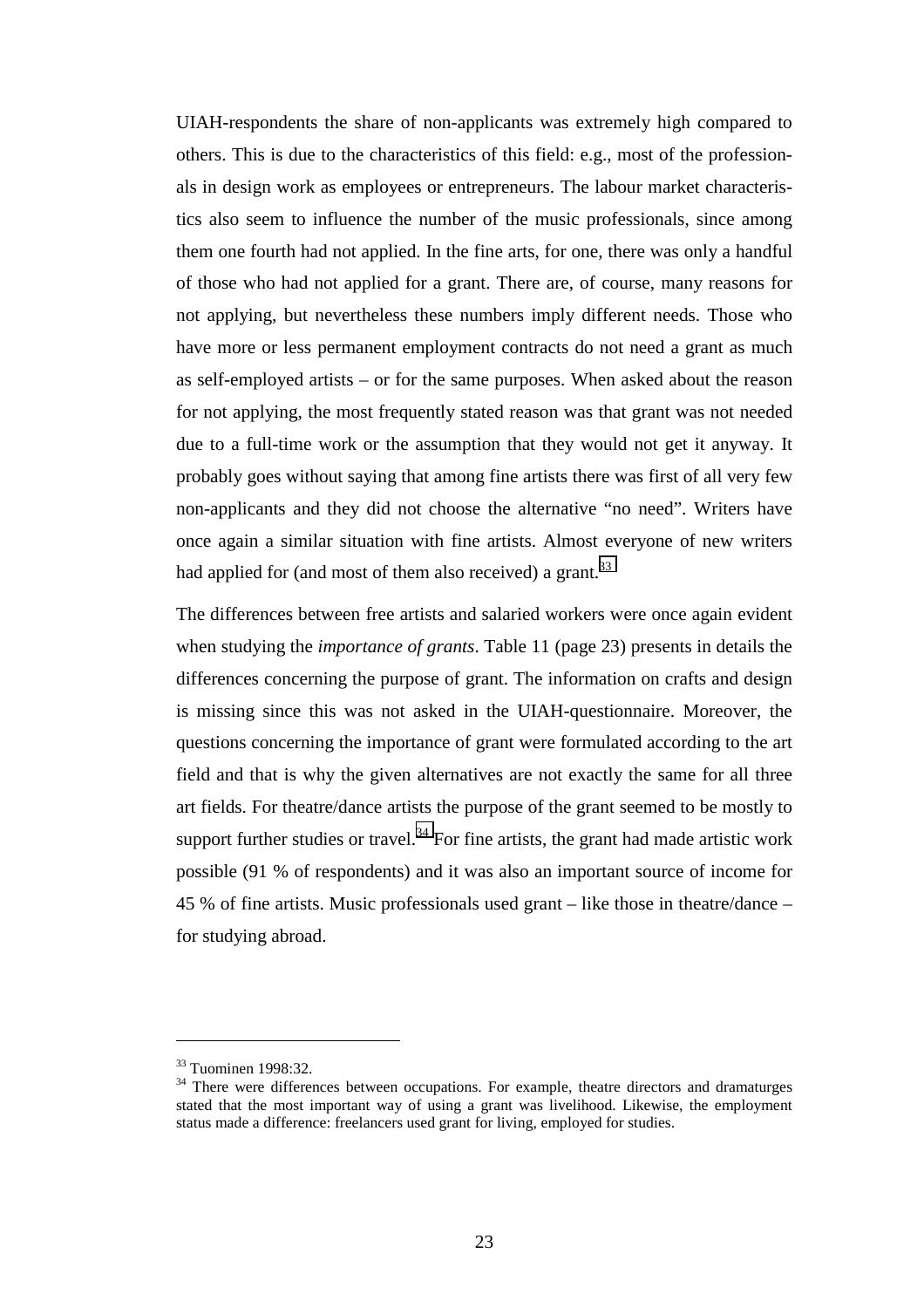|                                 | The proportion of choices % |                  |              |  |
|---------------------------------|-----------------------------|------------------|--------------|--|
|                                 | <i>Theatre/dance</i>        | <i>Fine arts</i> | <i>Music</i> |  |
| Further education               | 35                          | 13               | 36           |  |
| Study abroad                    | 59                          | 38               | 52           |  |
| Production                      | 31                          | Not asked        | 18           |  |
| Artistic work                   | Not asked                   | 91               | 22           |  |
| Living                          | 20                          | 45               | 17           |  |
| Other                           | 8                           | 14               | 7            |  |
| For buying an instrument        | Not asked                   | Not asked        | 33           |  |
| For participating a competition | Not asked                   | Not asked        | 13           |  |
| n                               | 143                         | 152              | 607          |  |

<span id="page-24-0"></span>**Table 11. The purpose of the grant** 

The sum does not add up to 100 % due to the overlapping choices.

All in all, the grant income seemed to be of crucial importance for freelancers and free artists, in other words, those who get very little market income. In addition to financial support, grants also have a supportive meaning since artists feel that their work is esteemed. "*The grant gave me self-confidence and increased working motivation. It gave a feeling that somebody somewhere appreciates my work*", wrote one respondent. In addition, a survey addressed to state grant receivers indicated that the recognition -aspect was more important than any other. Over 60 % of the respondents of grant recipient -survey stated that the main importance was the recognition. $35$ 

## 5. Female artists

According to these surveys, the situation of female artists proved to be somewhat different than that of men. One common feature for all art fields is the strong feminisation which has taken place during last two decades. When looking at, e.g., the census data, the growth in the number of women is evident. For example, the proportion of women in all artistic occupations has changed from 30 % to 41 % between 1970 – 1995. The change has been significant in, e.g., groups of visual art-

 $35$  Minkkinen 1999 $\cdot$  27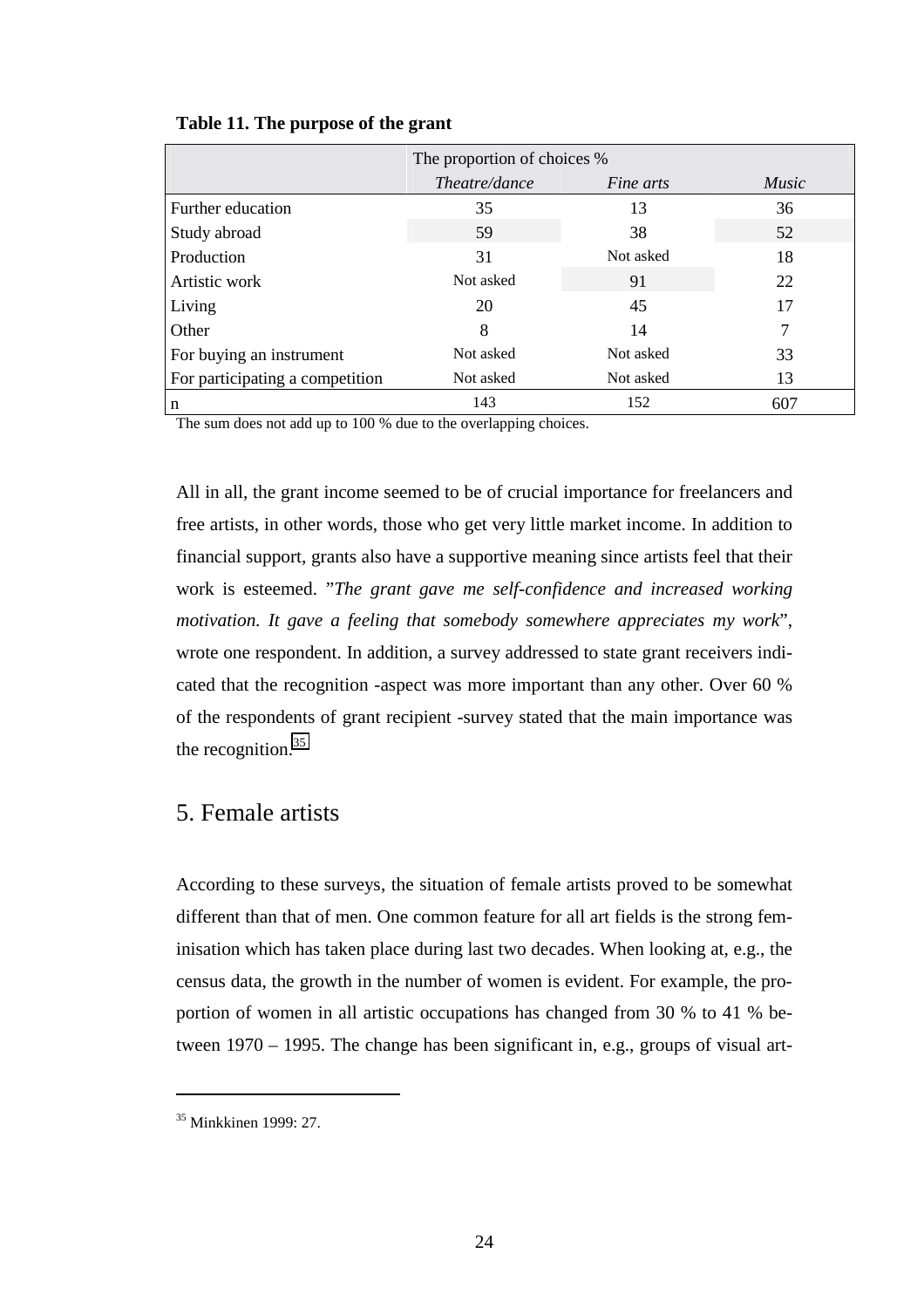ists (from 28 % to 44 %), commercial designers (from 26 % to 50 %) and musicians (from 12 % to 36 %).<sup>36</sup> Also the statistics of art university students indicate the same. In 1998 over half of the art university students (all four art universities) were women. The largest proportion of women was in the Academy of Fine Arts (68 % of all students)<sup>37</sup>. When it comes to these surveys, the majority of respondents were women in all fields except crafts and design, but also in this field some occupations were female-dominated (e.g., textile designers, art teachers). Dancers are mostly women as well as music professionals in general. Exceptions were conductors, jazz musicians and composers which still seem to be men's professions. In the fine arts, painting appeared to be a female-dominated area. In the field of theatre, the gender distribution was rather even.

Among new writers the proportion of women was 51 %. Likewise, the proportion of women of graduated architects was about half.  $38$  In fact, this field was earlier considered to be very male-dominated. According to the census data, the share of female architects was 25 % in 1970 and one third in 1995.<sup>39</sup>

It is common knowledge that women hold an inferior position in the labour market in general and also in the arts. However, the studies concerning artists' conditions have proved that there does not seem to be any evidence that the artistic success is directly dependent on gender $40$ . Yet, some signs of inequality were found also from these surveys.

Mostly these signs were due to the family responsibilities which still lay on the women's shoulders. Family affects e.g., the working time in the arts, since women tend to do less (paid) work than men if they have children. Likewise, women leave the labour market for family reasons (maternity leave or child care leave). It is clear, that the break in professional activities can influence on both the career development and the economic situation. In these surveys, female respondents referred to family responsibilities when informing about their employment situa-

<sup>36</sup> Karttunen 1998.

<sup>&</sup>lt;sup>37</sup> KOTA-database.

<sup>38</sup> Teknillinen korkeakoulu 1997:3.

<sup>39</sup> Karttunen 1998.

 $^{40}$  Throsby – Thompson 1995:18.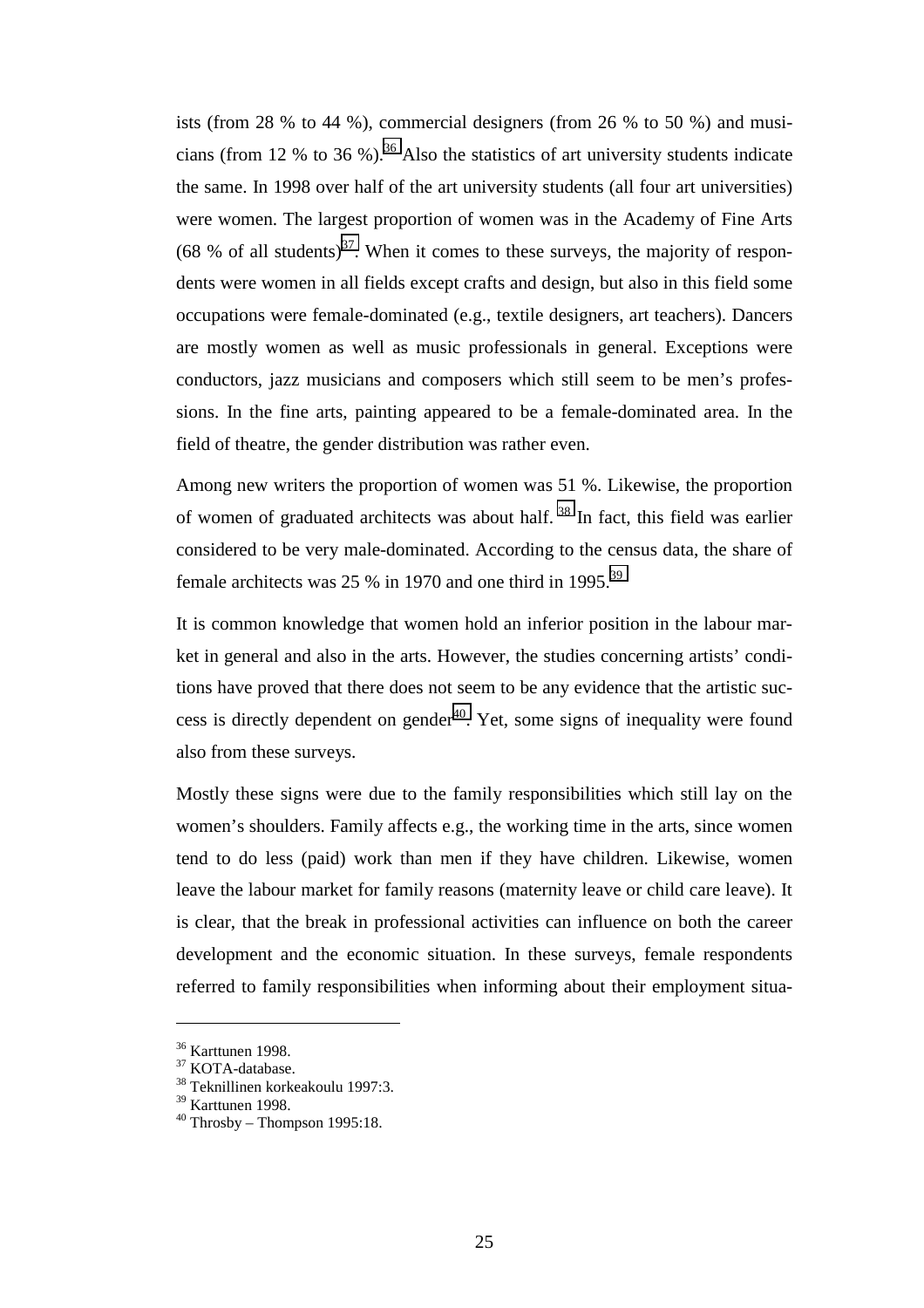tion or obstacles related to it. The study on careers of academic women points out that there are fewer women in academic professions and suggests that one reason is that women want to avoid risks.<sup>41</sup> Since the academic work – as well as the artistic one – is often intermittent and the financing unsure, women prefer more secure jobs. In arts, this is shown by the fact that women tend to be teachers more often than men.

The survey of fine artists indicated a clear difference in the situation of men and women. This difference was shown in the income sources, volume of sold art, showing exhibitions and receiving grants. It seems that the field of fine arts is gradually becoming female-dominated but their status is not yet corresponding with their number.

Has gender then been an obstacle in the labour market for art professionals? This question was touched upon with the questions regarding employment difficulties. Among the UIAH-graduates there were no more than 3 % of those who felt that gender had been an obstacle in their career. Not surprisingly, all of them were women. When it comes to music professionals, 5 % stated that the gender had been a reason for difficulties in employment. But – which is noteworthy – the share of those women who were outside the labour market was rather high (25 % compared to 10 % of men).<sup>42</sup> Very few gender-related problems were stated in the field of theatre/dance. Dancers referred to the low status of their art form which might be caused by the female-domination of this field. Some female actors pronounced that male directors and managers have hindered their career progress.

All in all, the empirical data gives some evidence of the women's inferior position in the artistic labour market compared to men. Female artists seemed to suffer slightly more from unemployment, they tended to have more side-jobs and income sources were more likely to be non-artistic. It is undeniable that there is a bias, considering the fact that female artists are better educated but men get better income. However, if we look at the female artists as a whole, it seems that com-

<sup>41</sup> Haapakorpi 1998:191.

 $42$  Reasons for being outside the labour market were such as: leave of absence, child care, parent leave, military service.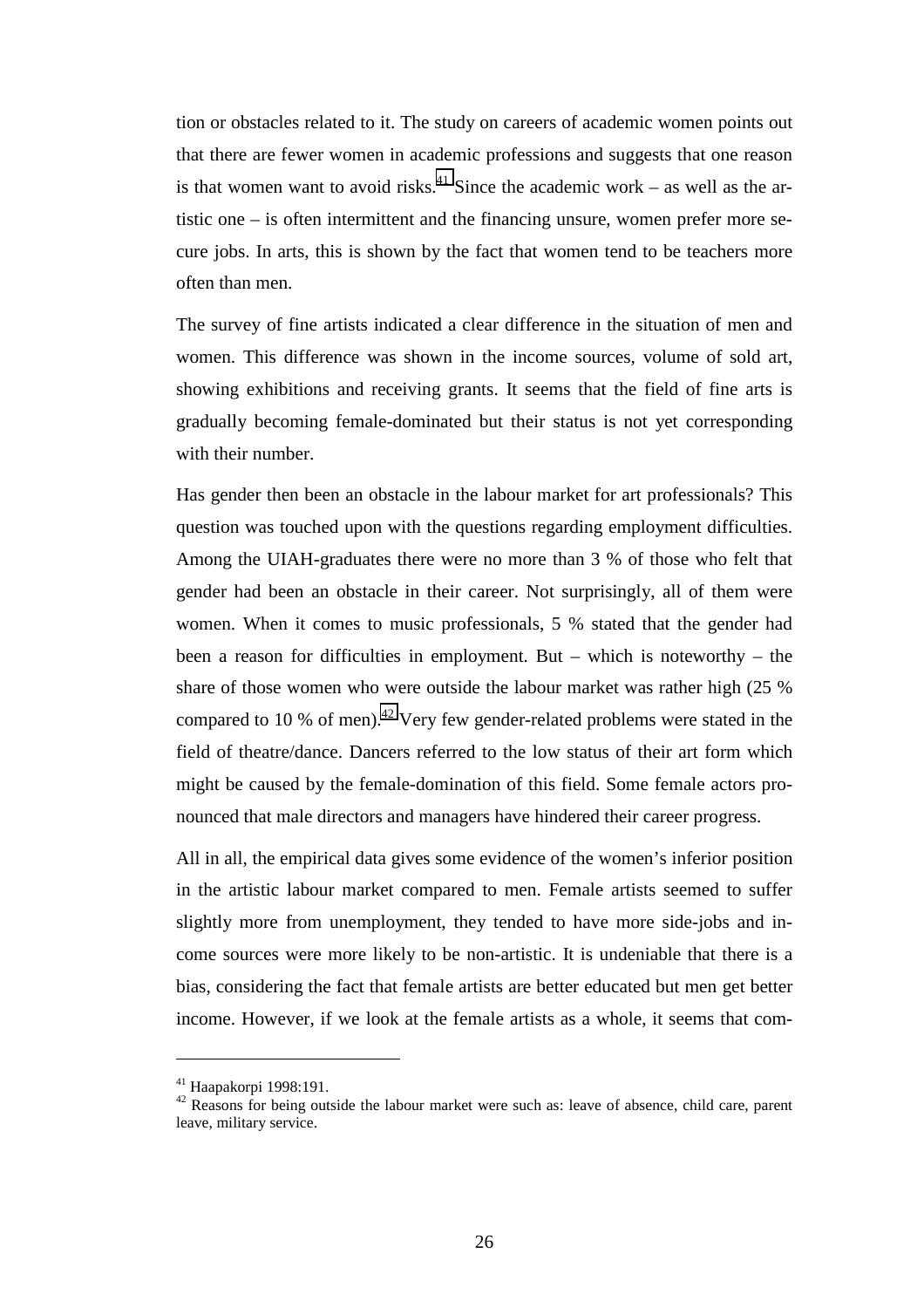<span id="page-27-0"></span>pared to the women in other occupations they do a little better. Be that as it may, these surveys and other studies confirm that what really counts is the art form and employment status and not the gender.<sup>43</sup>

## 6. Training

### 6.1. The importance of training

In many artistic professions it is possible to work without formal training, but undoubtedly the importance of training in the arts has been growing during last ten years. Training gives artists as well as other occupational groups qualifications which may help their way in the labour market. Training produces technical qualifications required for certain work as well as formal qualifications such as degrees and diplomas.44 Still, trained artists are not automatically employed, and they have to be prepared to work as a teacher or totally outside the arts. Also, an evident conclusion of many studies has been that formal qualifications (degree) have no significance concerning artistic earnings, while in other occupations income level tends to increase with the level of education. 45

Training is also a significant factor when assessing the status of certain professions. According to profession theories the training is an important instrument of social closure. The formal training criteria forms a shelter and helps professionals to develop their status and protects the occupational group from other (competing) groups. The status of the diploma is essential especially in so called "powerful professions" (doctors, lawyers etc.).<sup>46</sup>

In Finland, the institutions giving higher education in the arts have gained university-status rather recently. This development began in the 1970's when the Institution of Industrial Arts became the University of Industrial Arts (now the University of Art and Design).

 $43$  See, e.g., Heikkinen – Karhunen 1996.

 $44$  Ahola – Kivinen – Rinne 1991:45.

 $45$  Towse 1996, Wassall – Alper 1992.

<sup>46</sup> Haapakorpi 1998:187, Konttinen 1993: 8 – 9.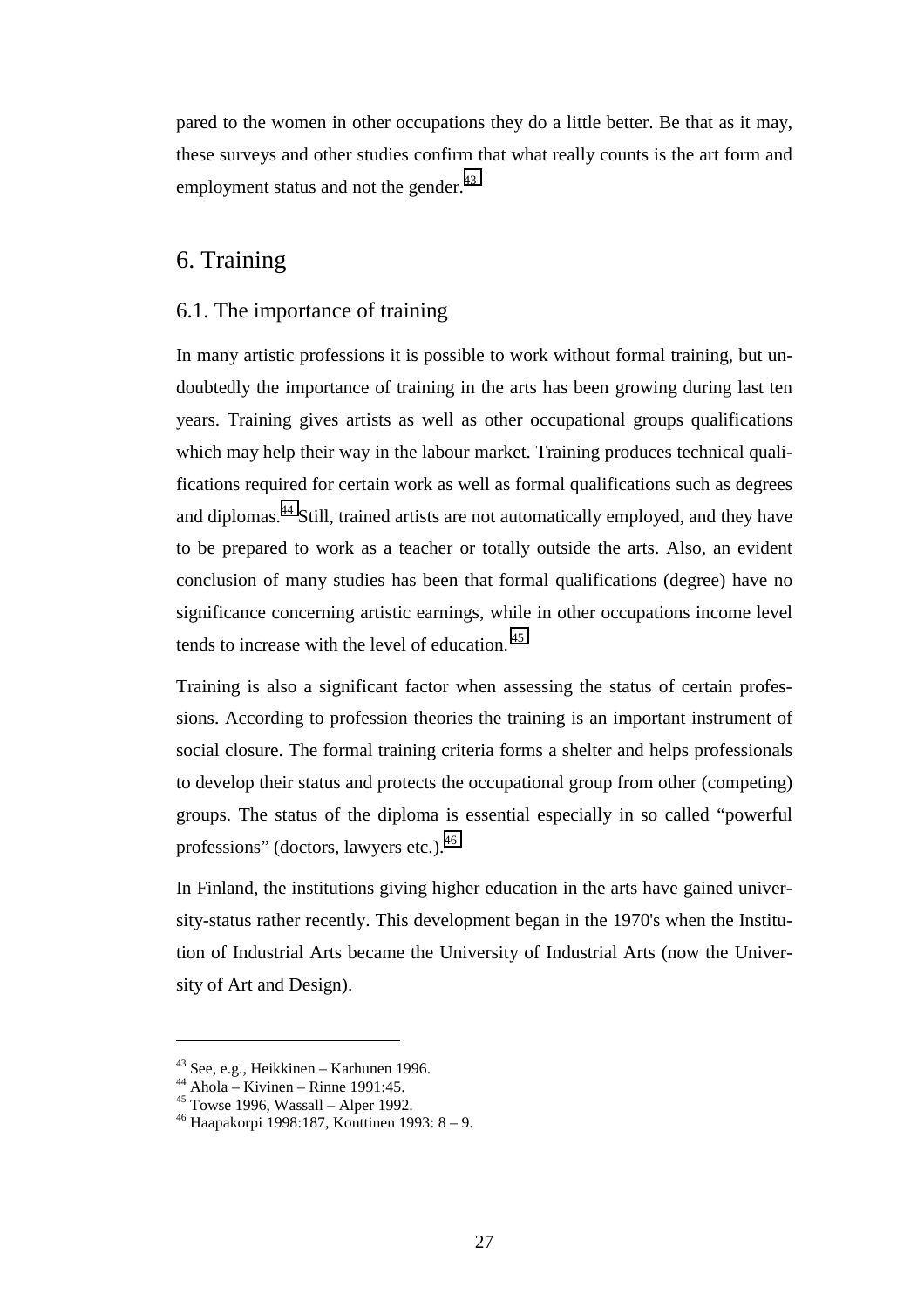The latest link in this chain was the Academy of Fine Arts getting university status in 1994. Administratively, the higher arts education is part of the general higher education sector and not the arts sector as it still was at the end of the 1980's. This has caused an ambiguous situation for art universities: how to cope at the same time with educational policy requirements and those from the art field? How to fulfil the common (scientific) criteria and to give professional training in practical skills? The change of status has increased the administration in these institutions, which has not always been applauded by students and teachers.<sup>47</sup> Also the tools of measuring art training have been criticised by some teachers who seem to consider the university status not so necessary for practising artistic profession48 *("Do we have better artists if they have MA or doctorate-degrees?"*).

However, the university -status has lead to a growth of resources in the higher arts training. The financial resources of all art universities in Finland have doubled since the beginning of 1980's, but are still far from the average level of other (scientific) universities. In 1998 the government spending for all universities in Finland was FIM 5,6 milliard and the share of four art universities was 5 percent. Nevertheless**,** if expenditures are counted by degree it appears that art training costs more than the training in scientific universities in general. The expenditures by M.A.-degree were highest in Theatre Academy (about FIM 800 000 versus the average FIM 215 000).<sup>49</sup> The reasons for higher costs are, for instance, the performing activities of these institutions, instruments and other facilities as well as the small number of students. In fact, this rather straight-forward result is an example of the difficulties which are faced when art universities are placed on the same category with the scientific universities.

Another feature in art training has been the changes in curriculum. New training programmes have been established in all art universities. For example, in the Theatre Academy the degree programmes of music theatre and pedagogy in dance and theatre, in Sibelius Academy the programmes of art management and music

<sup>&</sup>lt;sup>47</sup> Art university teachers are in most cases artists.

<sup>48</sup> Ollikainen 1998.

<sup>49</sup> KOTA-database.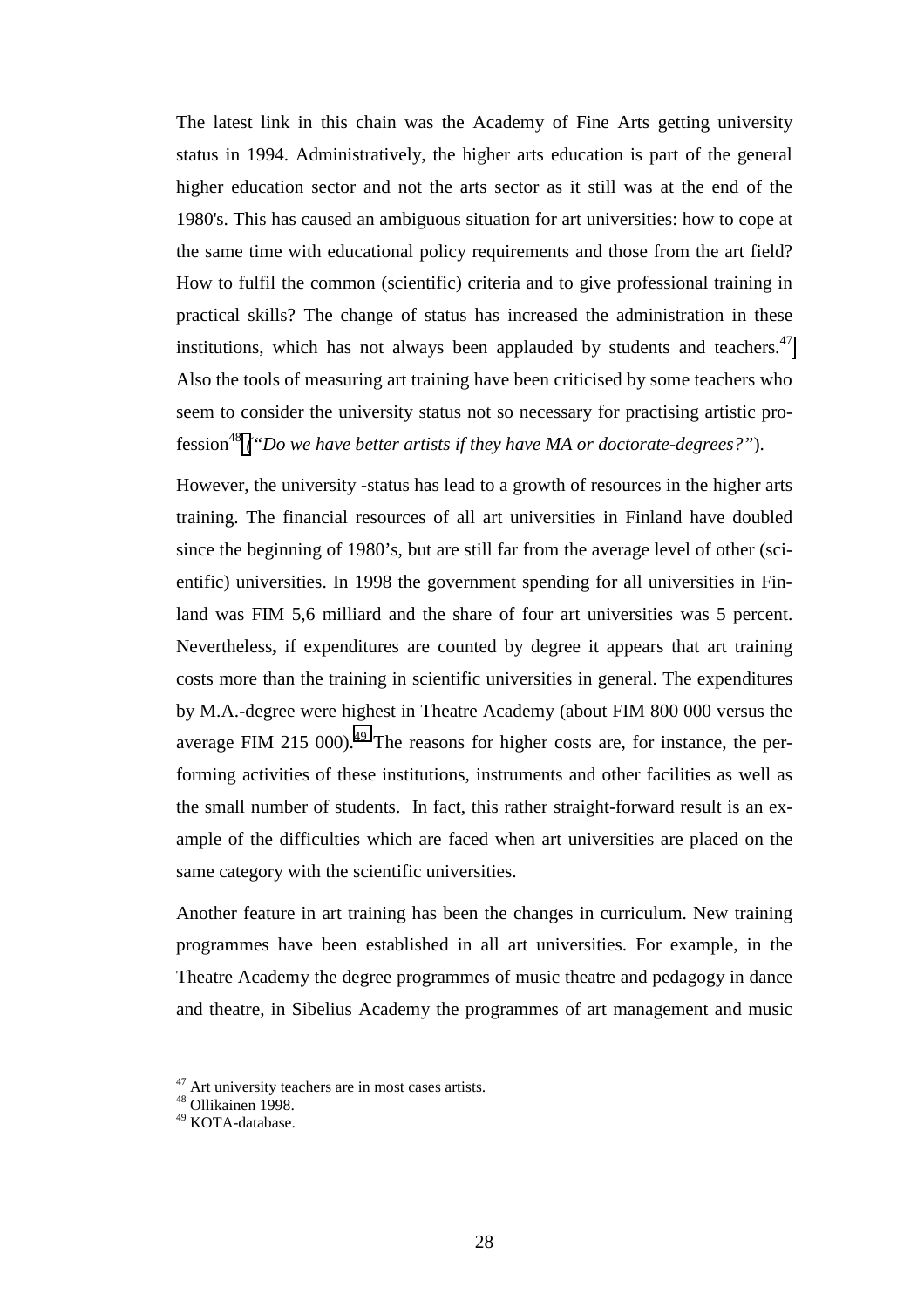technology. Also the number of training institutions has increased. The latter concerns mainly polytechnics which have been founded during past few years. Especially visual arts and media have been popular when founding new degree programmes.

| Field             | % of formal diploma | $\overline{N}$ |
|-------------------|---------------------|----------------|
| Music             | 71 %                | 1045           |
| Fine Arts         | $\ast$              | 179            |
| Crafts and design | 57 %**              | 224            |
| Theatre/dance     | 48 %                | 209            |

**Table 11. The proportion of degrees among research populations** 

\*All fine artists have obtained the old "artist diploma" since the university degree has been available only after 1993.

\*\* The research population included also students.

In arts, the importance of training has increased along the years,but the attitude towards a degree has not been that simple. Earlier, it was rather common to pass the courses but not to obtain the formal diploma. The number of those with formal degrees still varies according to art fields and different occupations. For example, among music professionals the majority of music teachers and church musicians had a degree, while performing musicians and composers did not seem to regard it so important. A formal degree gives more benefit in art-related jobs (mainly teaching).

Training is also an important instrument of the labour market policy. It is the helping hand when authorities are in trouble with the high unemployment rates. In the artistic field, this is shown e.g., by the fact that the post-graduated studies in art universities have expanded. However, it seems that training is not an answer for unemployment, because it rarely creates new jobs except those for teachers and training administrators.<sup>50</sup>

 $50$  Ahola – Kivinen – Rinne 1991: 153.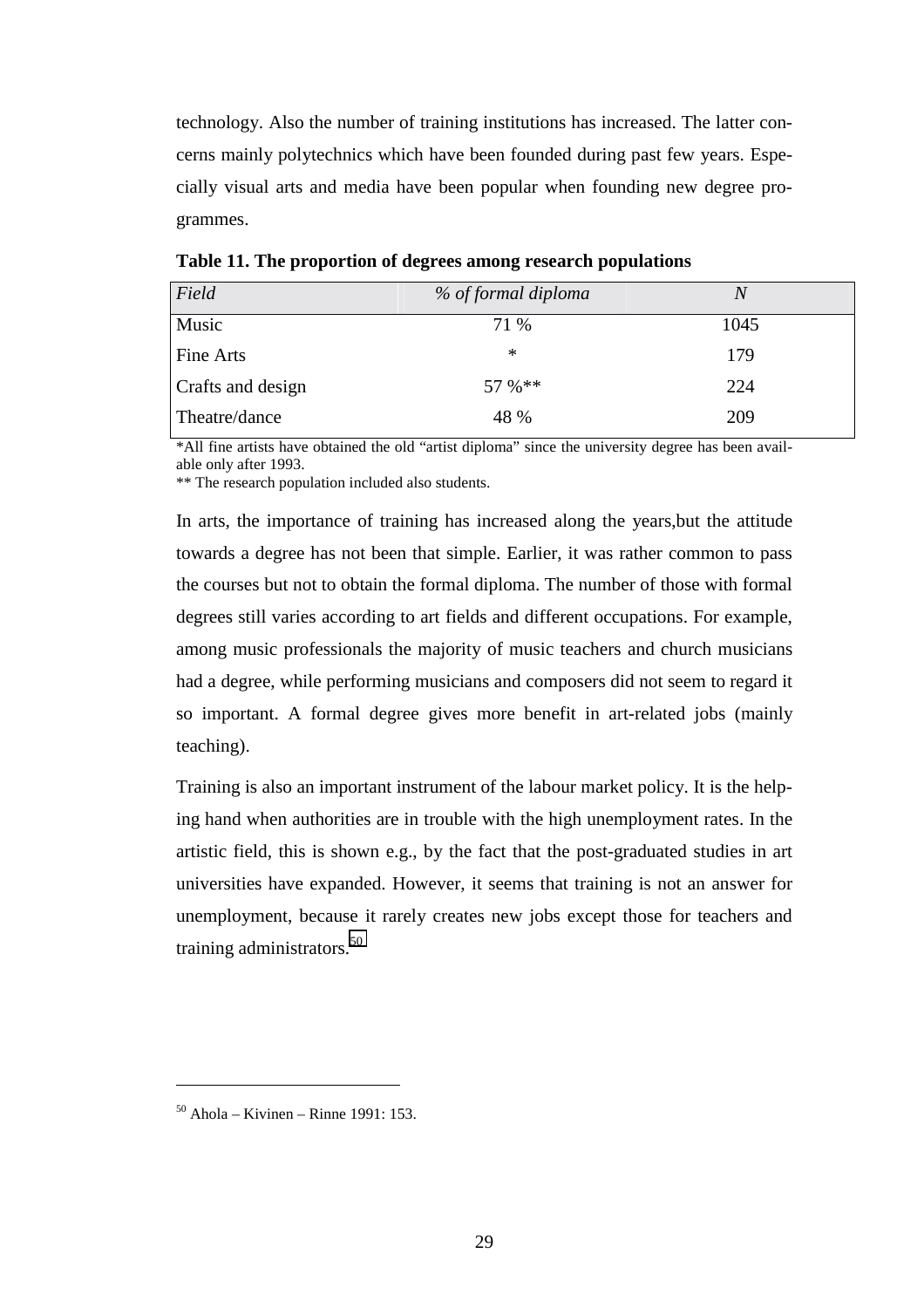## <span id="page-30-0"></span>6.2. Opinions about training

The importance of training from the viewpoint of the individual graduates was examined through the questions concerning opinions about curriculum and the usefulness of training with regard to work. Views about training were varied but some common features could be founded.

One of the aims of these surveys was to study how the work of respondents corresponds to their training and what kind of improvements they expect from training institutions. It turned out that the rate of satisfaction in this respect was relatively high among the artists in all fields (see Table 12). Over half of the theatre/dance artists stated that the training had corresponded rather well with their work. In this field the respondents emphasised especially the importance of practical skills. Theoretical subjects were considered merely a necessary evil. In crafts and design more than a third of the respondents were on the whole satisfied with their studies. Also fine artists and music professionals were satisfied with the correspondence between training and work.

| The correspondence<br>between training & work | <i>Sibelius</i><br>Academy (SA) | <i>Theatre</i><br>Academy | University of<br>Art and Design | Academy of Fine<br>Arts (AFA) |
|-----------------------------------------------|---------------------------------|---------------------------|---------------------------------|-------------------------------|
|                                               |                                 | (TA)                      | (UIAH)                          |                               |
| good                                          | 33 %                            | 40 %                      | 45 %                            | 42 %                          |
| partly good                                   | 55 %                            | 51 %                      | 46 %                            | 47 %                          |
| not at all corresponding                      | 5 %                             | 3 %                       | 5 %                             | 2 %                           |
| no answer/could not say                       | 7 %                             | 7 %                       | 4 %                             | 10 %                          |

**Table 12. The correspondence between training and work** 

However, in all fields the majority of respondents also found some shortages in their training (Table 13, page 30). The main complaint concerning the training was the lack of labour market skills and – quite surprisingly – the practical skills. Respondents in music stated that there had been, e.g., lack of courses dealing with human relations, management, marketing and pedagogy. The need for entrepreneurial skills and career preparation came evident from all surveys. This maybe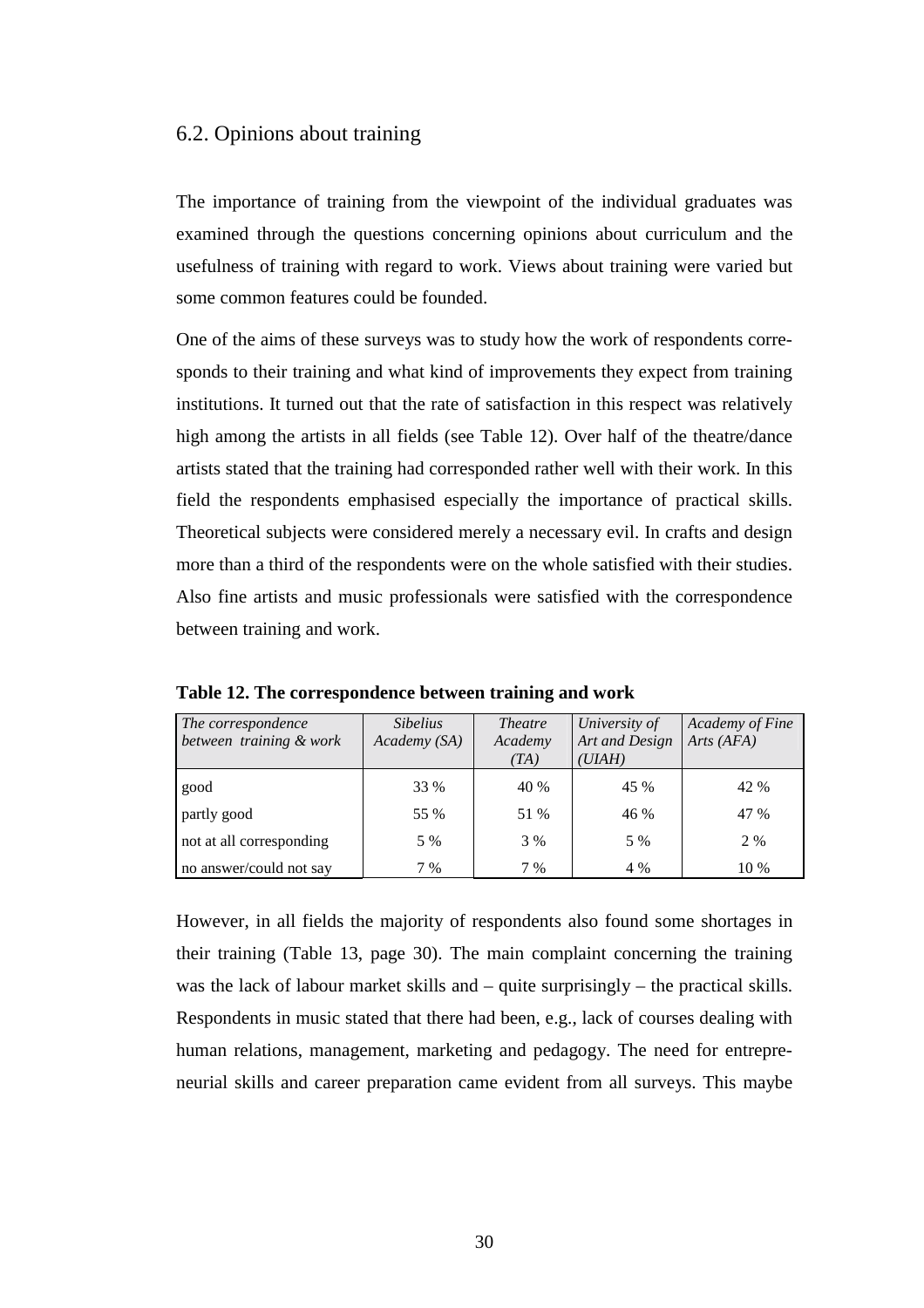refers to the fact that respondents feel that they are not qualified enough for professional work.

|                        | The share of | What shortages?                                               |  |
|------------------------|--------------|---------------------------------------------------------------|--|
|                        | respondents  |                                                               |  |
| Music/SA               | 61 %         | subjects connected with practical skills,<br>$\bullet$        |  |
|                        |              | labour market skills $+$ some individual courses<br>$\bullet$ |  |
| Theatre/dance /TA      | 60 %         | practical skills                                              |  |
|                        |              | labour market skills<br>$\bullet$                             |  |
| Crafts and design/UIAH | 77 %         | practical skills,                                             |  |
|                        |              | labour market skills<br>$\bullet$                             |  |
| Fine arts/AFA          | 81 %         | practical skills,                                             |  |
|                        |              | labour market skills $+$ art theory                           |  |

**Table 13. The share of respondents who found shortages in their training** 

On the positive side, the respondents saw, e.g., good facilities, teachers and some individual courses.

| Music/SA                | some courses<br>versatility of training<br>$\bullet$<br>teachers<br>٠ |  |  |
|-------------------------|-----------------------------------------------------------------------|--|--|
| Theatre/dance/TA        | versatility of training<br>$\bullet$<br>teachers<br>$\bullet$         |  |  |
| Crafts and design/ UIAH | versatility<br>independence<br>$\bullet$<br>teachers<br>٠             |  |  |
| Fine Arts/AFA           | teachers, personal training/tutoring<br>some courses                  |  |  |

**Table 14. The good points in training** 

Writers have no professional (university-level) training in Finland. Professional writers are considered to be self-taught but the truth is that many of them have undergone courses on writing.

The graduated architects informed that their training has given them good qualifications for work. Specially they appreciated the artistic and creative part of the education. Architects felt that the training has corresponded well with their work. However, they were dissatisfied with their technical skills, although this is supposed to be the main subject of the curriculum<sup>51</sup>.

 $51$  Teknillinen korkeakoulu 1997:14 – 16.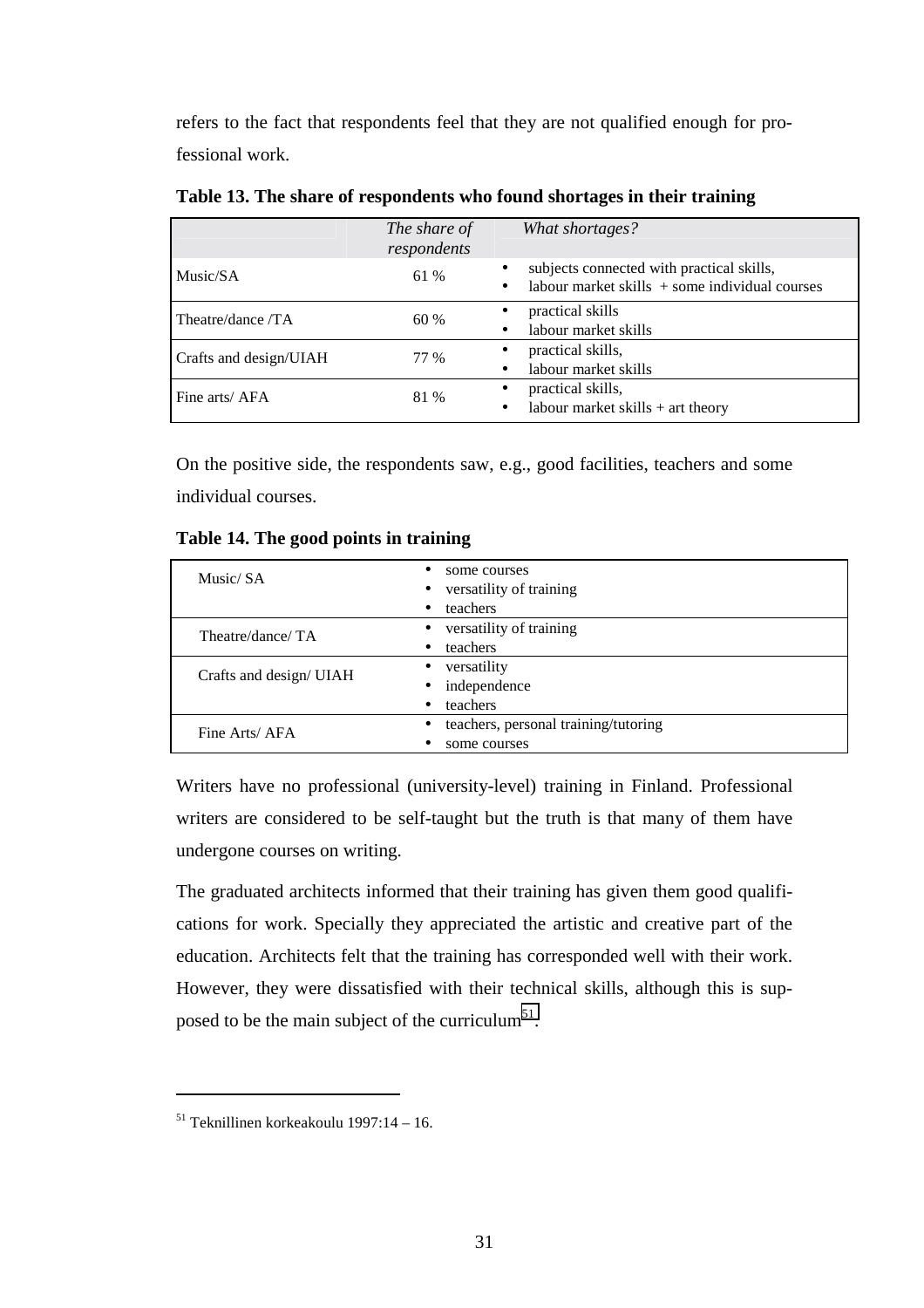<span id="page-32-0"></span>The surveys also examined respondents' needs for further education. In almost all fields there seemed to be a need for improving professional skills<sup>52</sup>. The great majority of fine artists (80 %) announced that they were interested in further training and over half of the music professionals stated the same. As the following table shows, the needs were rather similar.

| Music/SA                      | Pedagogy<br>$\bullet$                                  |  |  |
|-------------------------------|--------------------------------------------------------|--|--|
|                               | Artistic training                                      |  |  |
|                               | Career skills (taxation, social security, grants etc.) |  |  |
| Fine Arts/AFA                 | Artistic training                                      |  |  |
|                               | Career skills                                          |  |  |
|                               | Art theory                                             |  |  |
| <b>Crafts and design/UIAH</b> | Pedagogy                                               |  |  |
|                               | Artistic training                                      |  |  |

**Table 15. Needs for further education** 

To sum up, it seems that the respondents were relatively satisfied with the time they had spent in the art university. The thing which probably requires more notice is the relationship between training and labour market skills. In addition, the main objective seems to be to learn artistic profession and skills required to that and not so much to obtain a higher education diploma.

## 8. Concluding remarks

The statistics about professional training in the arts indicate that the number of applicants and students in this fields is constantly growing. This raises a question: why is the occupation of an artist so attractive although the reward is not secure? Permanent work-places are rare in many fields, income level is known to be low and success is unsecured. However, in spite of the fact that the career of an artist can be hard and requires risk-taking, there are plenty of those who want to try their luck. The economic-oriented explanation has been that the non-monetary

<sup>&</sup>lt;sup>52</sup> In TA-survey this was not asked.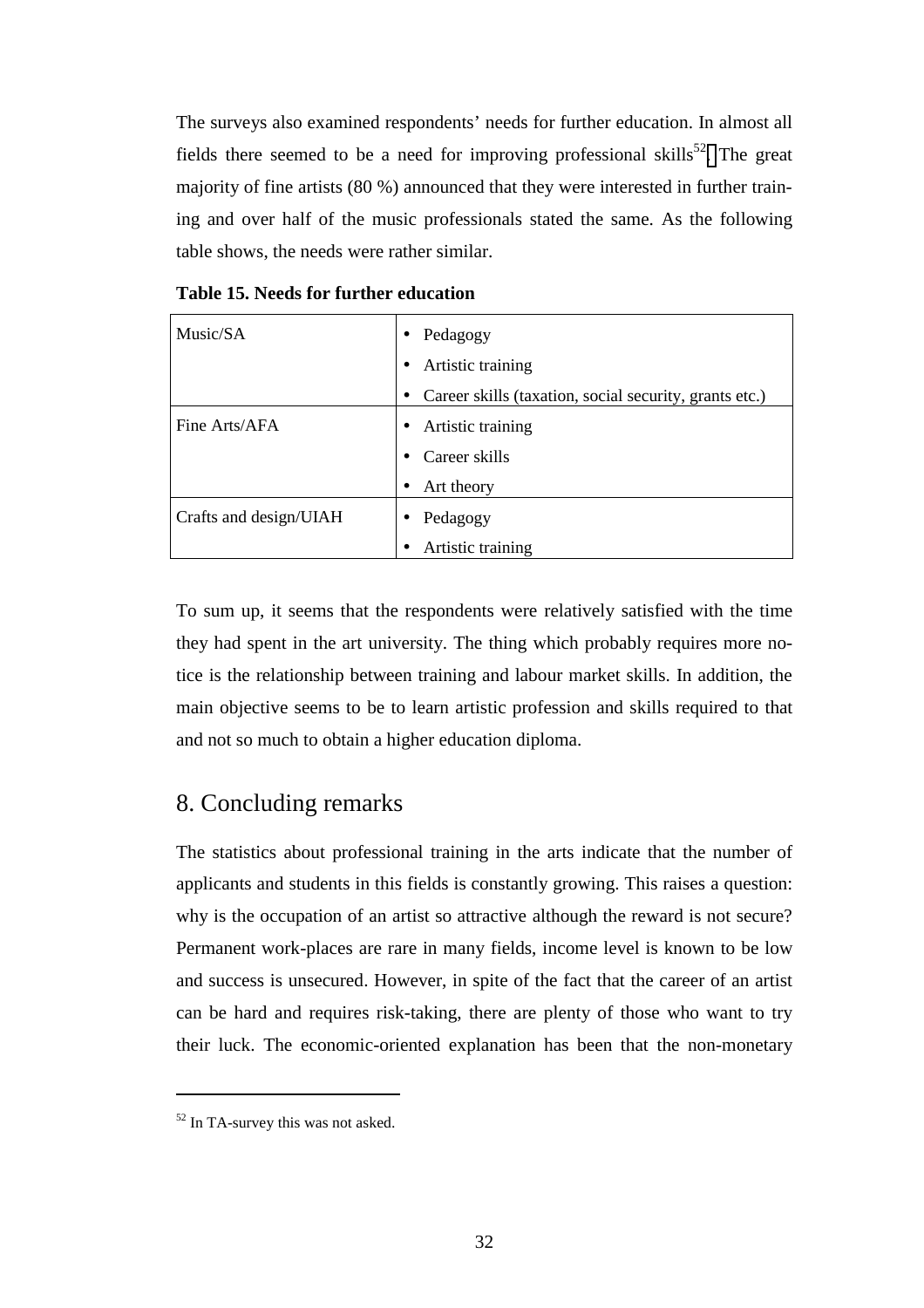benefits (fame, awards, publicity, inspiring work) will compensate for the low earnings and allure people into these occupations. Another explanation is that artists overestimate their future income and even a small possibility of success and high earnings makes them to take a risk.

It has been suggested that the nature of artistic occupation as an uncertain gamble makes it attractive. However, it is more likely that most of those who want to be artists do not even think about earnings and other prosaic things until they have spent some years at work. Actually, the question about economic conditions seems to be non-relevant for many artists. Also some studies have confirmed that, after all, it is not all about the money – other reasons have proved to be as important. For example, Throsby talks about the "driven" artist, namely, a person who does not work only for money but for the satisfaction of creating  $art^{53}$ . Karttunen refers to the same phenomenon in her study on Finnish photographers: people choose the artist occupation, e.g., because of the promise of autonomy<sup>54</sup>. Also a Norwegian study on artists emphasises that the need for creation and selfexpression were the reasons for choosing the occupation of an artist. The background of this kind of thinking might be the romantic idea of artist's life.<sup>55</sup>

The fact is that the training in these fields has expanded during past ten years, and this certainly affects the situation in the labour market and also attracts newcomers. The expanding training causes a problem, but on the other hand, it also creates jobs for artists since these institutes need teachers. Be that as it may, these surveys clearly indicate that graduates from art universities want to be first and foremost artists. Another thing is what the real life makes them to do for livelihood.

All in all, these surveys did not point towards serious employment problems or a significant oversupply of artists in Finland. Most of the artists managed to survive as an artist or at least somewhere near the arts. The unemployment in the arts seems to be smaller than in other areas and the number of those who practised

<sup>53</sup> Throsby 1994.

<sup>54</sup> Karttunen 1998: 86.

<sup>&</sup>lt;sup>55</sup> This kind of implications are drawn from a Norwegian study on young artists (Aslaksen 1997:  $160 - 161$ .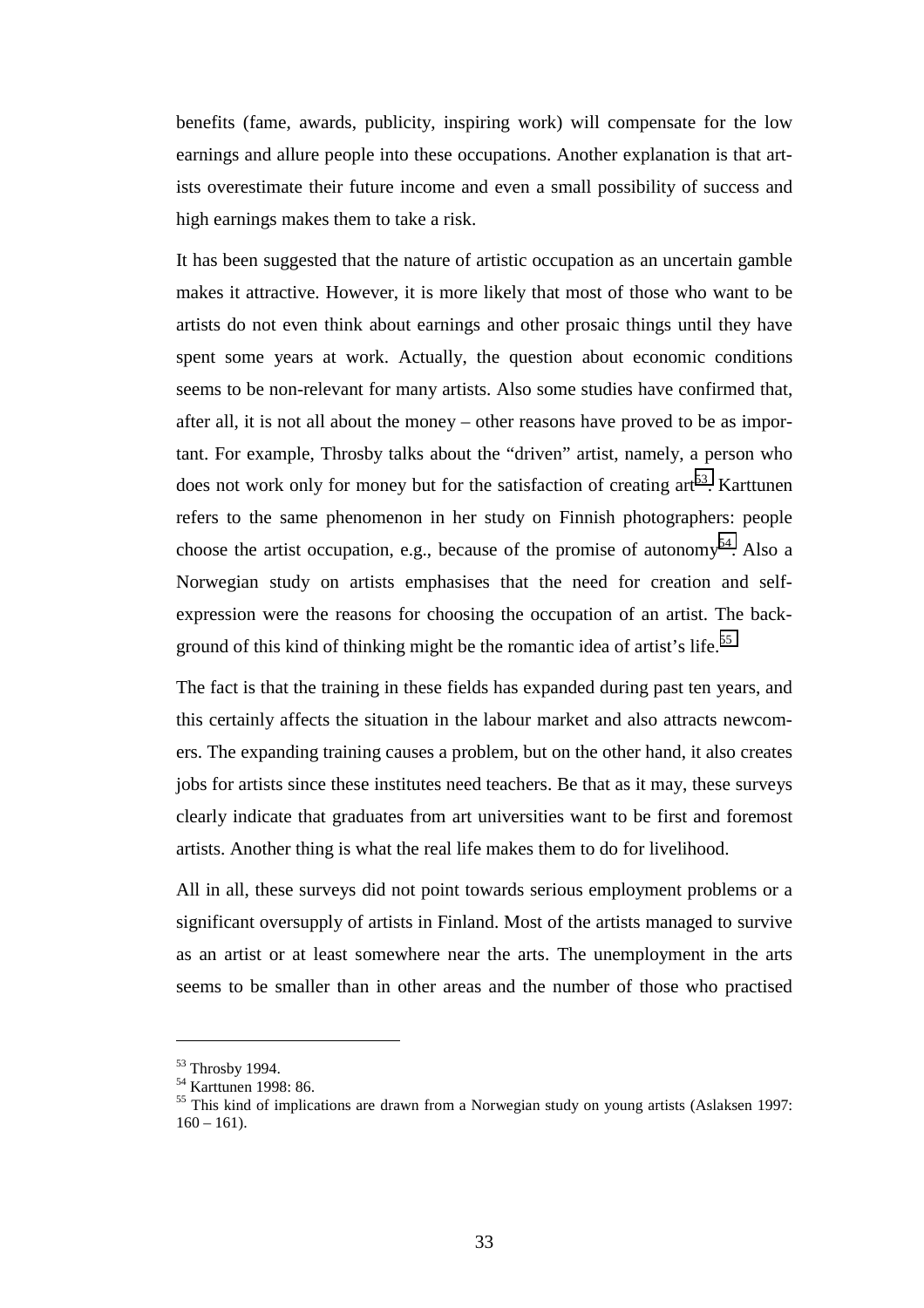their profession corresponding to training was notable. In the case of fine artists the situation was not exactly bright but nevertheless the number of drop-outs was small also in this field.

Moreover, these surveys confirm the well-known fact that "artists" can not be discussed as a coherent group without getting into trouble, to say nothing about the comparability of artist occupations with other occupational groups. The large and mixed field of crafts and design is a good example of that.

What kind of impact the new technology will have on employment in artistic professions is still rather an open question. It seems that the new media will increase working opportunities, but so far there is very little research or statistics on the volume of jobs in this field and the real effects remain to be seen.

These surveys map out the labour market situation of artists in some fields. However, more information about, e.g., the career development and income strategies is needed. There is a need for both follow-up studies and also to broaden the research object. Namely, artistic training – at least in Finland – is taking place in many polytechnics which still form an unknown area when it comes to the situation of graduates. Interest for these questions is not diminishing. On the contrary, there seems to be a growing need to know more about the facts of the employment in the arts.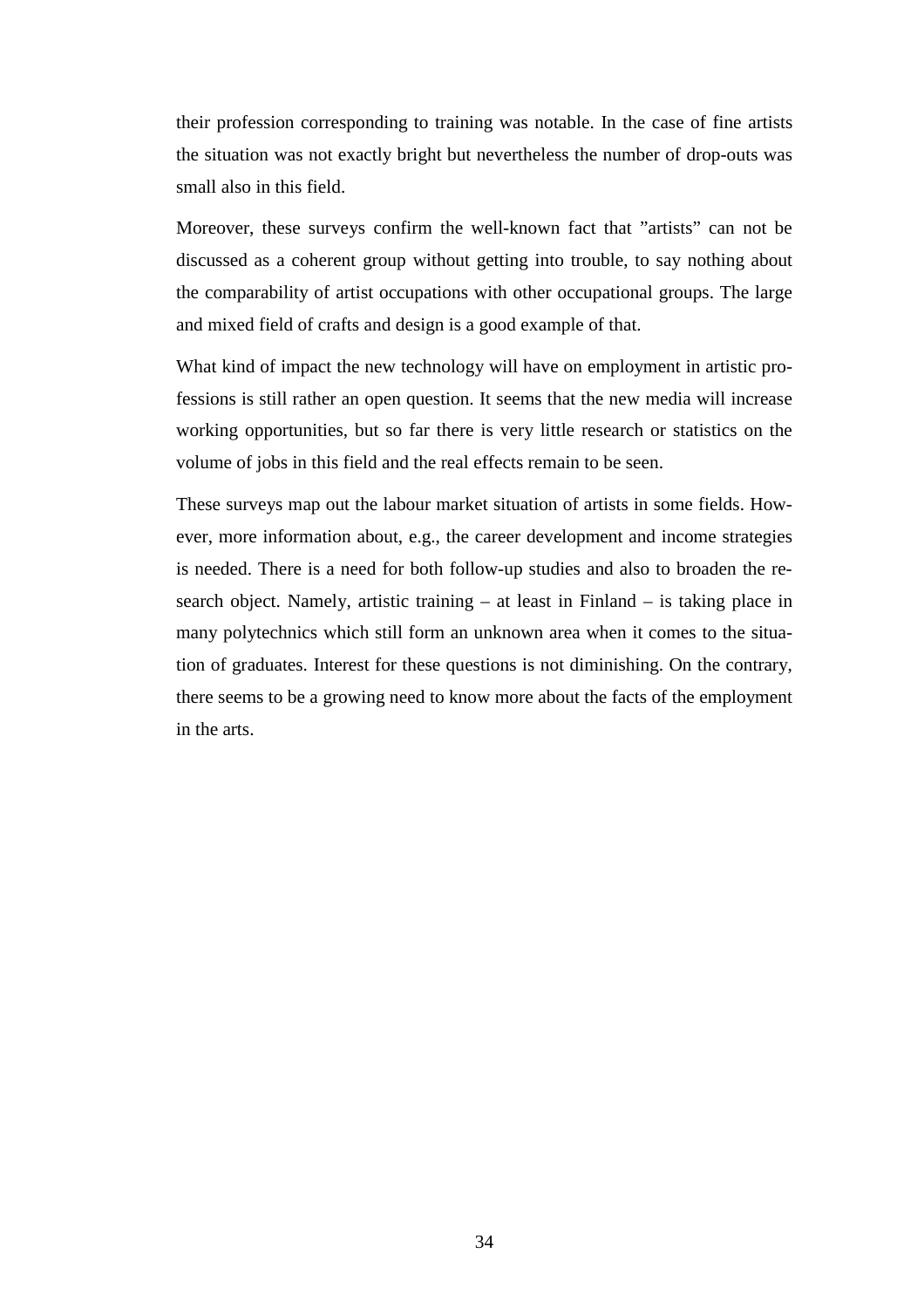# *Key findings*

|                                                            | Theatre                                                       | Music                                                           | Fine arts                                                              | Crafts and<br>design                                       |
|------------------------------------------------------------|---------------------------------------------------------------|-----------------------------------------------------------------|------------------------------------------------------------------------|------------------------------------------------------------|
| Labour market<br>characteristics                           | Growing number<br>$\bullet$<br>of freelancers<br>Institutions | Employees<br>$\bullet$<br><b>Institutions</b><br>$\bullet$      | Free artists<br>Side-jobs<br>$\bullet$                                 | Employees<br>$\bullet$                                     |
| Most important<br>employers                                | <b>Theatres</b><br>TV<br>Cinema                               | Music<br>$\bullet$<br>schools<br>Parishes<br><b>Orchestras</b>  | Self-employed<br>$\bullet$<br>Art schools<br>$\bullet$<br>(second job) | <b>NA</b>                                                  |
| Proportion of freelancers/<br>free artists (exclusively) % | 38 %                                                          | 8 %                                                             | 20 %                                                                   | 9%                                                         |
| Employment<br>difficulties %                               | 48 %                                                          | 17 %                                                            | <b>NA</b>                                                              | 55 %                                                       |
| Main income source                                         | Artistic work<br>corresponding to<br>training                 | Artistic<br>$\bullet$<br>Art-related<br>$\bullet$<br>(teaching) | Art-related<br>$\bullet$<br>(teaching)                                 | Artistic work<br>$\bullet$<br>corresponding<br>to training |
| Grant recipients in a given year<br>$\%$                   | 30 %                                                          | 17 %                                                            | 41 %                                                                   | 18 %                                                       |
| Most common use for grant                                  | Studies abroad<br>$\bullet$                                   | <b>Studies</b><br>$\bullet$<br>abroad                           | Art work<br>$\bullet$<br>Living                                        | <b>NA</b><br>$\bullet$                                     |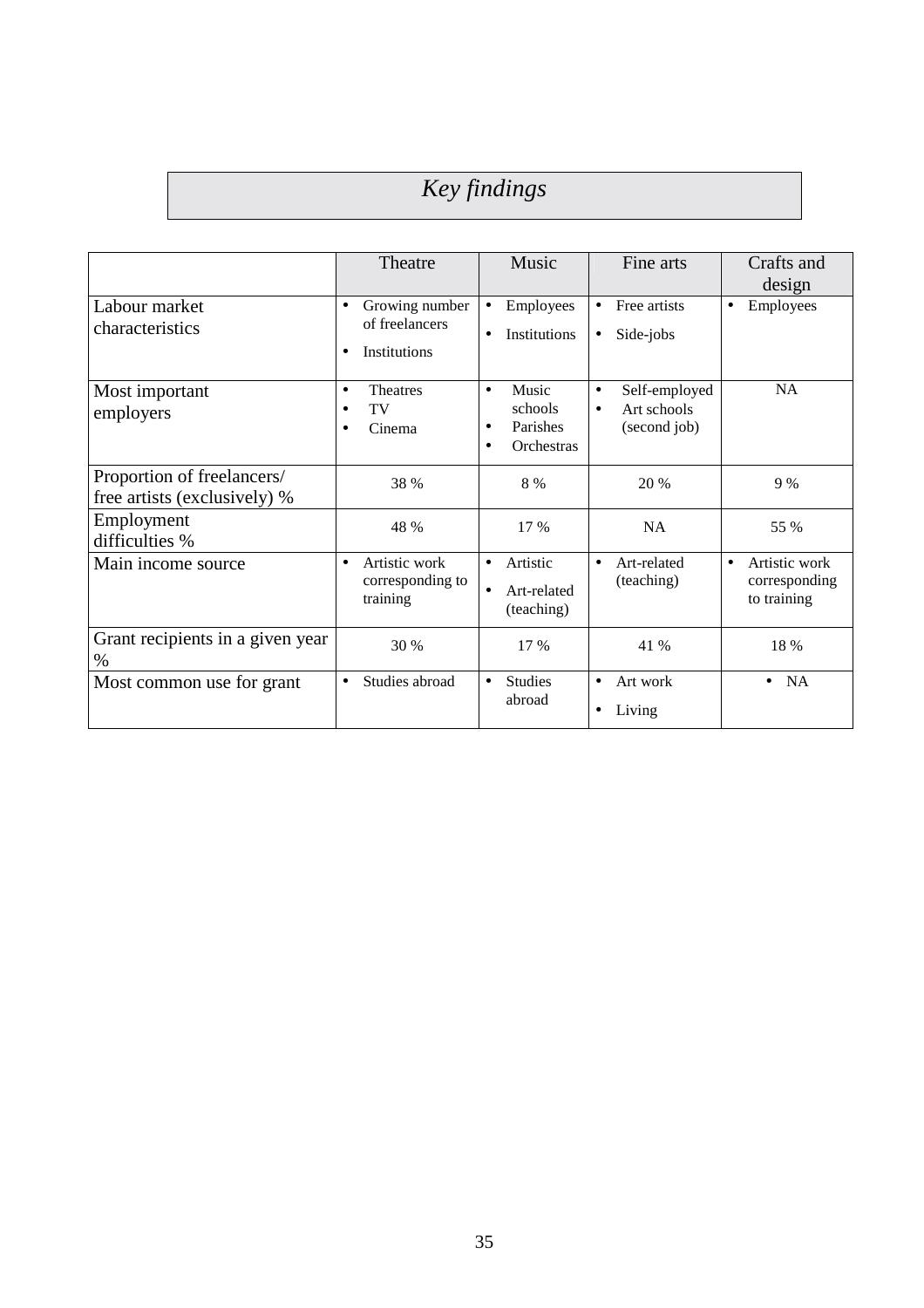## **Sources:**

Ahola, S. – Kivinen, O. – Rinne, R. 1991. *Koulutuksesta työelämään. Koulutus- ja ammattirakenteiden kytkeytyminen.* Koulutussosiologian tutkimusyksikön tutkimusraportteja 7. Turun yliopisto. Koulutussosiologian tutkimusyksikkö. Turku.

Aslaksen, E.K. 1997. *Ung og Lovende*. 90-tallets unge kunstnere – erfaringer og arbeidsvilkår. Norsk Kulturråd. Oslo, juni 1997.

Haapakorpi, A. 1998. Professionaalien uraketjut. *Sosiologia* 3/1998.

- Heikkinen, M. − Karhunen, P. 1996. *Does Public Support Make a Difference and for Whom?* Journal of Cultural Economics 20. pp. 341 – 358. Kluwer Academic Publishers.
- Heikkinen, M. 1995. Promotion of Creativity. In *Cultural Policy in Finland. National Report. European Programme of National Cultural Policy Reviews*, s. 259 – 291. Council of Europe. The Arts Council of Finland, Research and Information Unit. Helsinki.
- Honey, S. Heron, P. Jackson, C. 1997. *Career paths of visual artists*. ACE Research Report No 11. Carried out by the Institute for Employment Studies for the Arts Council of England. June 1997.
- Jackson, C. 1996. Managing and Developing a Boundaryless Career: Lessons from Dance and Drama. In *European Journal of work and organisational psychology*, 1996, 5 (4), pages 617 – 628.

Karttunen, S. 1998. Income strategies and ideals of Finnish Photographic Artists: Struggling to meet material needs amidst ideological restraints. In Heikkinen – Koskinen (eds.) *Economics of Artists and Arts Policy.* Selection of Papers. Research Reports of the Arts Council of Finland no 22. Helsinki. Arts Council of Finland.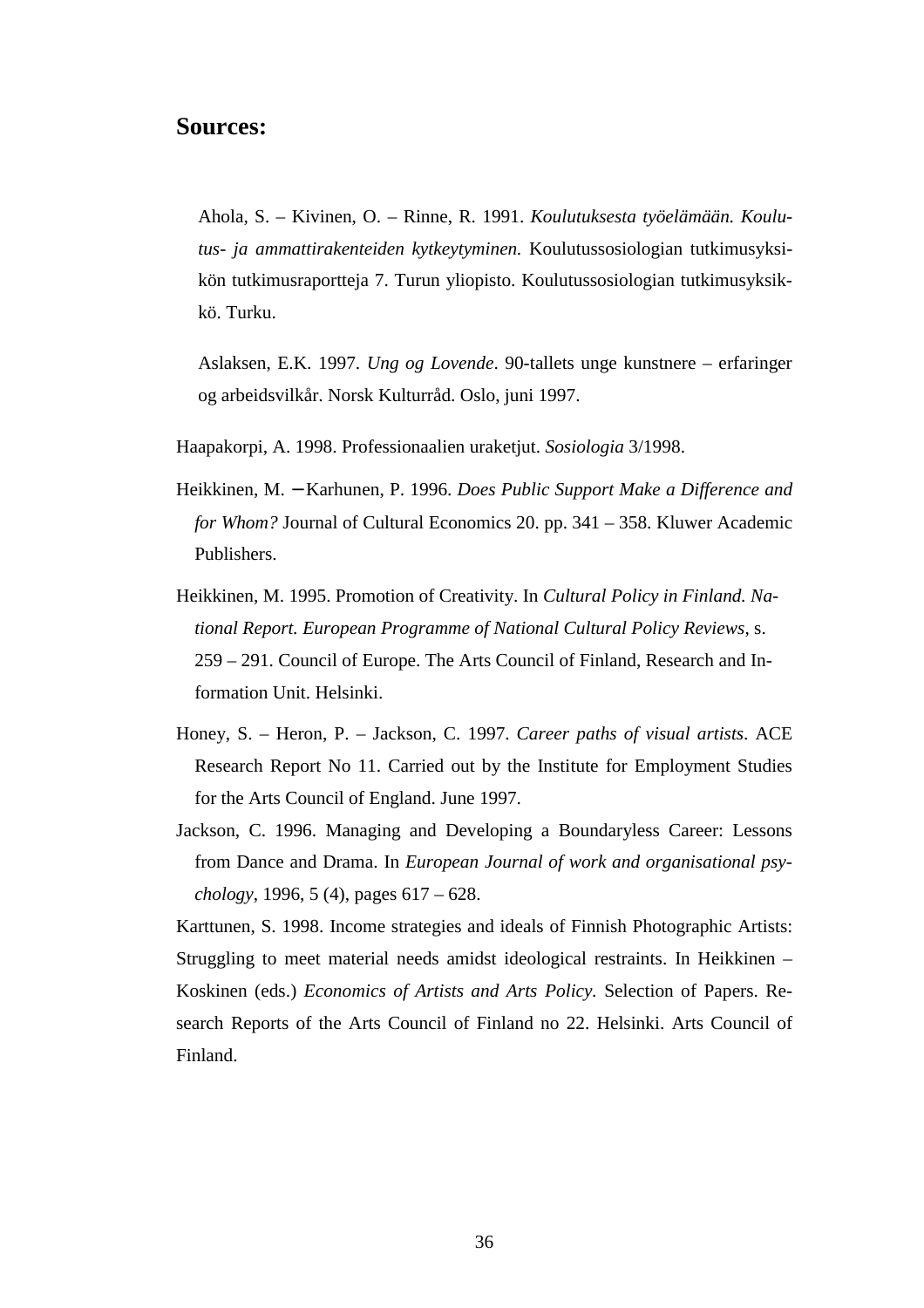Karttunen, S. 1998. *Profile of the artistic labour force in Finland based on the population censuses 1970-1995.* Paper presented in the 10<sup>th</sup> International Conference on Cultural Economics, Barcelona, June 14 –17, 1998. Konttinen, E. 1993. Professionäkökulman lupaus. In Konttinen (ed.) *Ammattikunnat, yhteiskunta ja valtio.* Suomalaisten professioiden kehityskuvia. Jyväskylän yliopiston sosiologian laitoksen julkaisuja 55:1993. Jyväskylä.

*KOTA-database*. http://www.csc.fi/kota/kota.html.

Minkkinen, V. 1999. *Taiteellinen työ ja apurahat*. Tutkimus valtion apurahan saajista. (Artistic Work and Grants. A Survey of State Grant Recipients. English Summary). Tilastotietoa taiteesta nro 22. Helsinki. Taiteen keskustoimikunta. Arts Council of Finland.

Ollikainen, A. 1998. Professori Kari Väänäsen tilinpäätös. *Teatterikorkeakoulu –lehti* 2/98.

Olseng, K. 1995. *Den velutdannede kunstner*. NMH-Publikasjoner Nr 1. Norges Musikkhögskole.

Statens Offentliga Utredningar (SOU) 1997:183. *Arbete åt konstnärer*. Betänkande av konstnärliga arbetsmarknadsutredningen. Document in Swedish government's net-pages: [WWW.regeringen.se.](http://www.regeringen.se/)

Teknillinen korkeakoulu 1997. *Teknillisestä korkeakoulusta vuosina 1990 – 1996 valmistuneet arkkitehdit työelämässä.* Kyselytutkimus helmikuussa 1997. Espoo.

Throsby, D. − Thompson, B. 1994. *But what do you do for a living?* A New Economic Study of Australian Artists. Australia Council, December 1994.

Throsby, D. 1994. A work-preference model of Artists Behaviour. In Peacock, A. – Rizzo, I. 1994 (eds.) *Cultural Economics and Cultural Policies*. Dordrecht: Kluwer.

Throsby, David − Thompson, Beverley 1995. *The artist at work. Some Further Results from the 1988 Survey of Individual Artists.* Australia Council, January 1995.